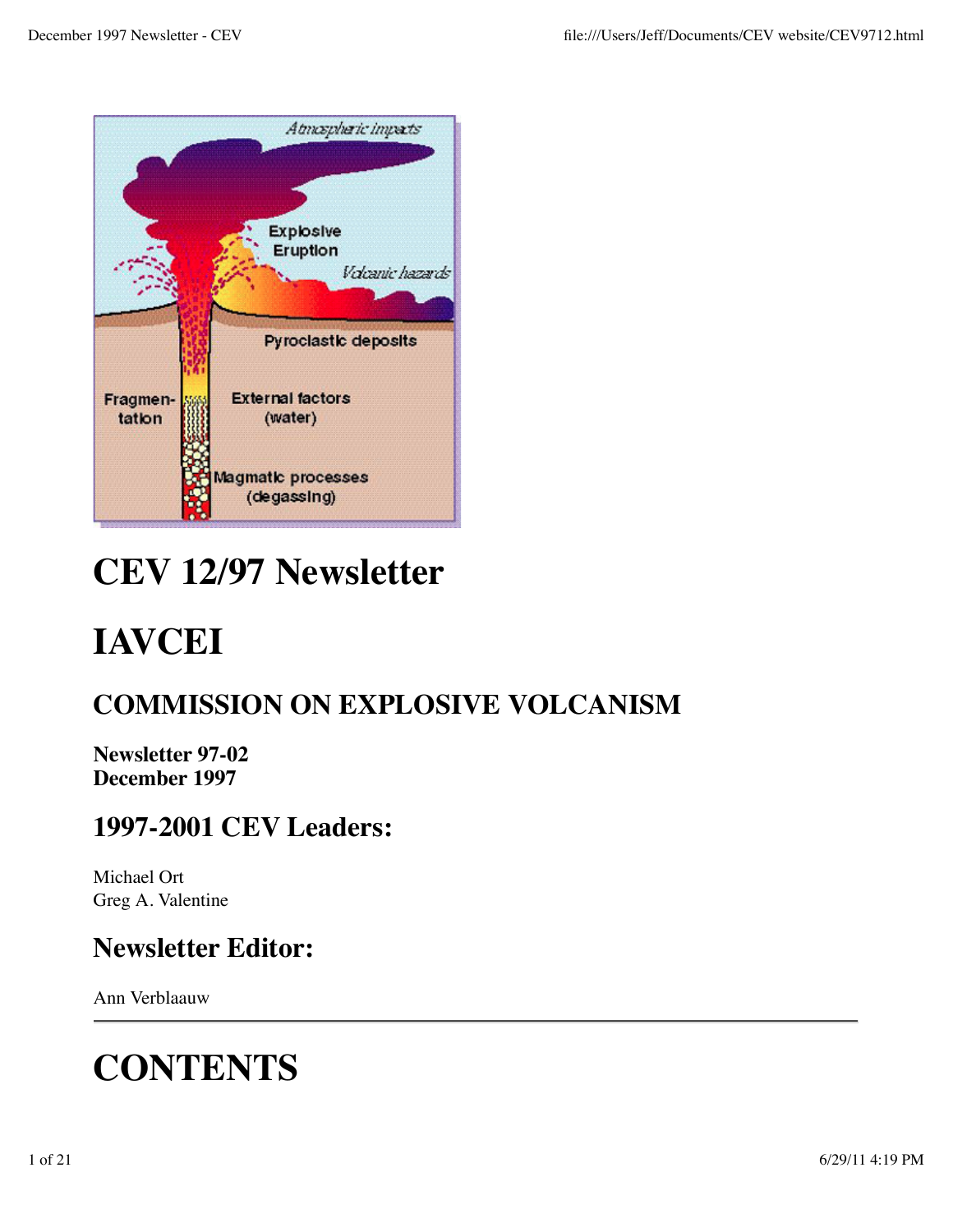### **Articles**

Largest explosive eruptions: New results for the 27.8 Ma Fish Canyon Tuff and the La Garita caldera, San Juan volcanic field, Colorado *Peter Lipman, Michael Dungan, Olivier Buchmann*

Peperites and Peperites *Leah Moore*

Bringing Volcanology into the City - IUGG Activities *Greg Valentine and Grant Heiken*

IAVCEI commission on arc volcanism: A proposal *Jon Davidson*

### **Book Reviews**

Volcanoes: Crucibles of Change, *Reviewed by Wendell Duffield*

Fire and Mud: Eruptions and Lahars of Mount Pinatubo, Philippines *Reviewed by T. Koyaguchi*

### **Upcoming Events**

Future Activities of CEV Eighth International Association of Engineering Geology Congress Cape Town IVC Symposia

**Contributors** 

## **Largest explosive eruptions:**

### **New results for the 27.8 Ma Fish Canyon Tuff and the La Garita caldera, San Juan volcanic field, Colorado**

Recent field and petrologic studies in the central caldera cluster of the Oligocene San Juan volcanic field have shown that the 27.8-Ma Fish Canyon Tuff and associated La Garita caldera are more voluminous and complex than previously recognized. This tuff, long recognized as among the world's largest ash-flow sheets, consists of uniform phenocryst-rich dacite that spread widely beyond and ponded within its source caldera; the Fish Canyon represents a type example of "monotonous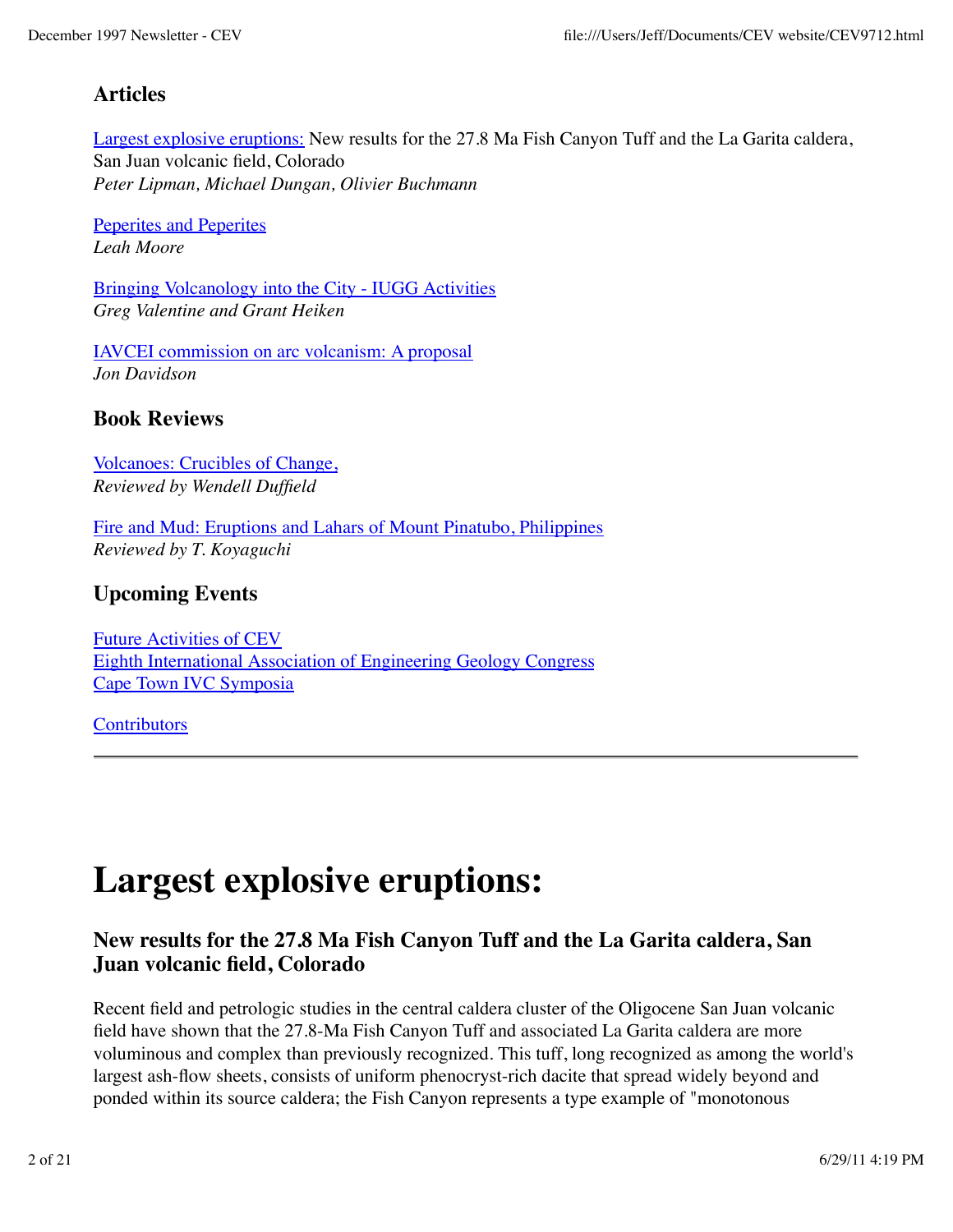intermediate" eruptions from a chamber that lacked compositional gradients. Among the 17 large (100->1000 km<sup>3</sup>) Tertiary ash-flow sheets in the San Juan field (Steven and Lipman, 1976), the Fish Canyon Tuff is unique in its enormous volume (now estimated as about 5000  $\text{km}^3$ , based on the great thickness of intracaldera tuff and extent of the outflow), compositional uniformity (67.5%-68.5%  $\rm SiO_2$ ), high phenocryst content (35%-50%), and near-solidus phenocryst assemblage (plagioclase, sanidine, quartz, biotite, hornblende, sphene, apatite, zircon, Fe-Ti oxides). It is the only San Juan ash-flow sheet containing phenocrystic hornblende without augite. Despite its volume, the entire tuff sheet forms a single cooling unit. Although dacitic in bulk composition because of high phenocryst content, the matrix is rhyolitic (75%-76%  $SiO_2$ ).

The Fish Canyon Tuff, La Garita caldera, and newly identified precaldera lava-like rocks were the focus of an informal four-day field workshop in early September 1997, involving 18 participants from 5 countries.

### **Precaldera lava-like rocks**

A large precaldera lava-like body (30 km across, to 0.5-1 km thick, and 200-300 km $^3$  volume) along the recently recognized south margin of the La Garita caldera, and a small postcaldera lava flow in the northern moat, are compositionally indistinguishable from the ash-flow tuff, documenting variable eruptive processes from a large magma body. The precaldera dacite was previously interpreted as thick welded Fish Canyon Tuff (Steven and Lipman, 1976) ponded within an existing caldera, but it lacks lithic fragments and is locally flow layered. The dacite displays complex textures and structures that are transitional between typical silicic lavas and pyroclastic deposits. Initial eruptions were pumiceous, and the main dacite body contains widespread fragmental textures and distinctive "blob" breccias (rounded fragments to 2 m), indicative of initial eruption as relatively dense spatter in a poorly sorted fragmental matrix. No evidence has been found to indicate initial eruption as fluid lava, even though some proximal material is so strongly flow layered that fragmental textures have been obliterated. Gravitational spreading has locally generated large ramp structures (dips to 70°) in distal deposits. We interpret the lava-like rocks as the product of low-energy pyroclastic fountaining, rather than fluidal lava. Although petrologically diverse lavas and tuffs were erupted widely in the San Juan region before Fish Canyon eruptions, the lava-like dacite is the only compositional precursor to the voluminous Fish Canyon ash flows.

Detailed mapping of the precaldera lava-like dacite has documented that complex faulting accompanied eruption of this enigmatic body. Although not yet completely analyzed, these faults define a broad complex north-trending graben that was beheaded by subsequent subsidence of the La Garita caldera. Many of the graben faults cut the lava-like dacite but are overlain unconformably by the succeeding Fish Canyon Tuff. Along some, the dacite thins abruptly or is depositional against fault-line scarps. Along other faults, the dacite is variably disrupted, locally showing extreme brecciation or intense rheomorphic flowage. Overall, these faults define modest piecemeal block-fault subsidence associated with eruption of the dacite, the first such subsidence geometry recognized in the San Juan region. Notably, the piecemeal graben structure is associated with low-energy pyroclastic activity, rather than major ash-flow eruption and caldera subsidence.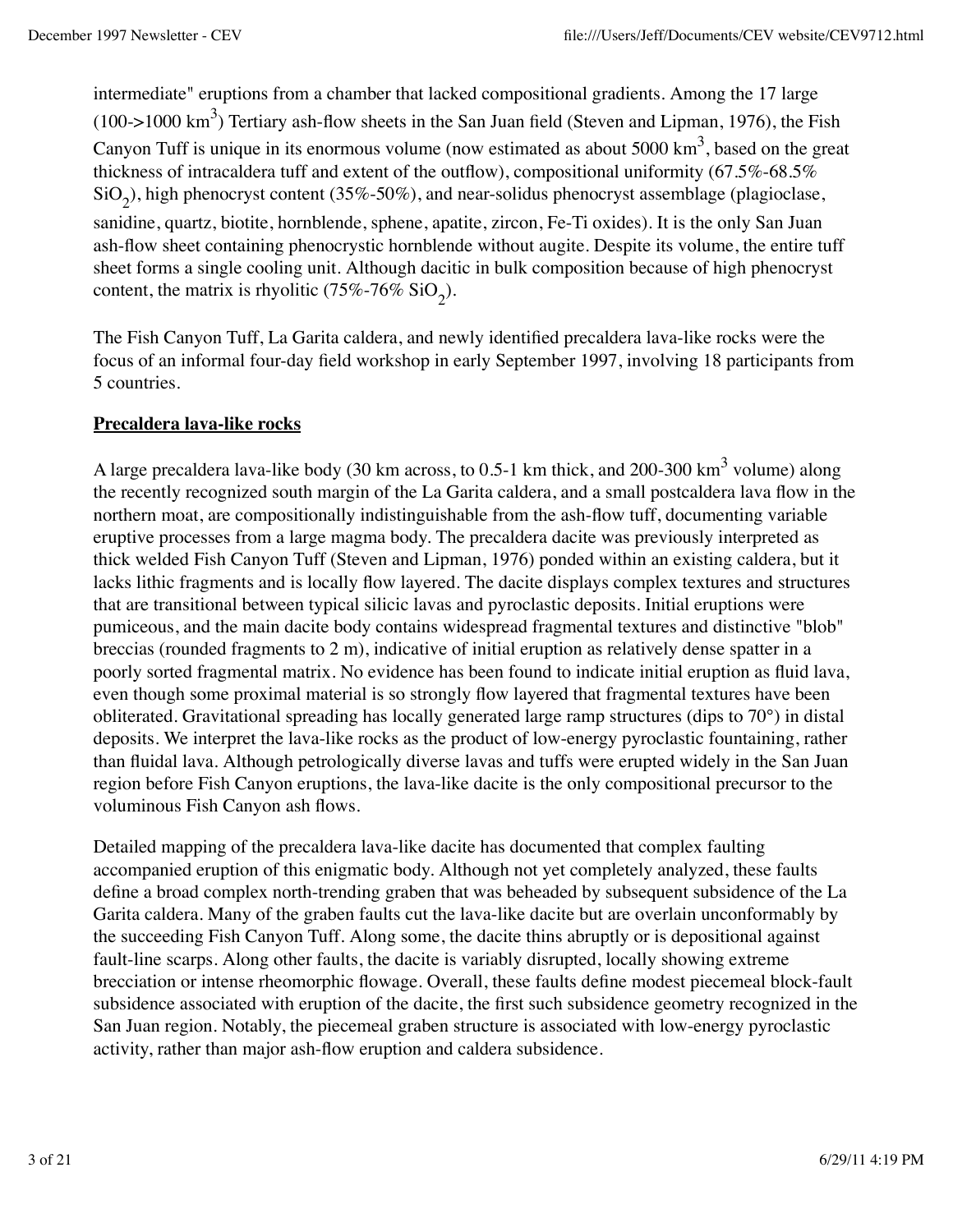Generalized geologic map of the La Garita caldera

Figure 1:

Generalized geologic map of the La Garita caldera

#### **La Garita caldera**

The La Garita caldera is larger than previously recognized (35x75 km), more elongate, and segmented. This caldera was formerly interpreted as about 40x30 km, with its south margin concealed beneath younger caldera subsidences in the Creede area (Steven and Lipman, 1976). In the summer of 1995, however, we found the south margin of the La Garita caldera well exposed within the rugged Weminuche Wilderness, 30-35 km south of its previously inferred position. Eruptive activity, depths of subsidence, and postcollapse resurgence varied among three sectors, even though only single outflow tuff sheet is associated with the caldera. In each sector, outflow tuff is truncated along the caldera walls against which the intracaldera tuff wedges out depositionally. Both intracaldera and outflow tuffs have the same phenocryst assemblage, mineral compositions, paleomagnetic polarity, isotopic ages, and elemental compositions, providing for confident correlation, along with the stratigraphic constraints.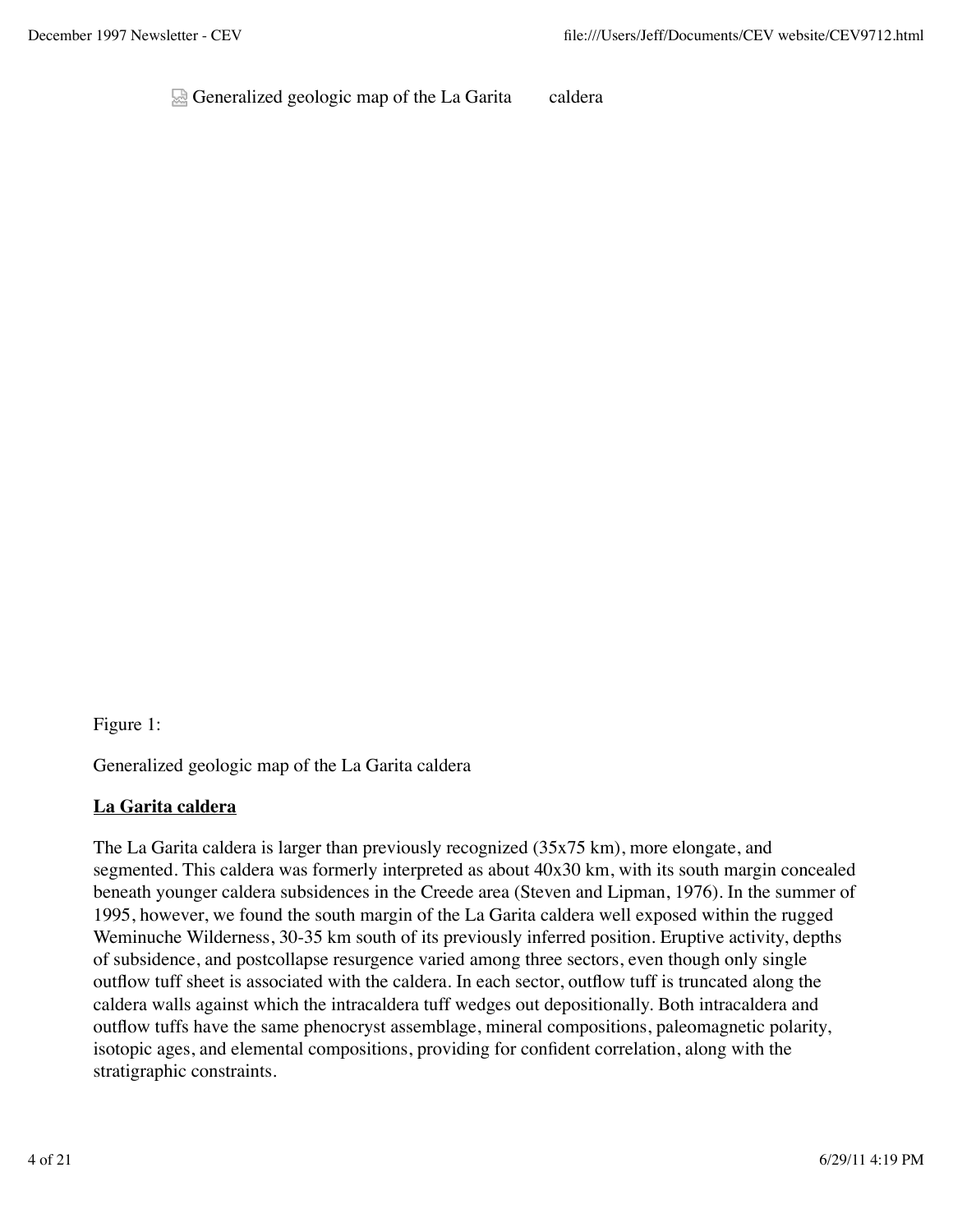In the northern caldera sector, the La Garita Mountains are a resurgently uplifted block of intracaldera Fish Canyon Tuff more than 1200 m thick without exposed basal contacts (Steven and Lipman, 1976). Intracaldera tuff is strongly indurated and oxidized red-brown, in comparison to the light gray outflow, and it contains larger and more coarsely porphyritic pumice lenses (10-20 cm). Along the western side of the central sector, a tilted block that may represent another locus of resurgence exposes an incomplete section of intracaldera tuff  $(350 \text{ m})$  resting on older volcanic units of the caldera floor. Erosional levels in the southern sector, as in the northern, expose thick intracaldera tuff (>800 m) without reaching the caldera floor. Resurgence is absent in the southern sector; instead, linear faults recurrently disrupted the caldera fill, which includes andesitic lavas (Huerto Formation) that flooded the southern sector after collapse. The "new improved" La Garita caldera completely encloses the caldera sources of the 7 major ash-flow sheets erupted from the central San Juan field during the next 1.5 m.y.

### **Petrology**

Petrologic features of the Fish Canyon Tuff and associated lava-like rocks are also more complex than previously described. Re-study of the Fish Canyon Tuff demonstrates that erupted homogeneous dacite (68- 69%  $\rm SiO_2)$  was in contact with subjacent andesitic magma, and feldspar-liquid disequilibrium is comparable to that which characterizes strikingly resorbed quartz. The latter observation explains formerly controversial thermo-barometric discrepancies, may pose problems for the utilization of Fish Canyon minerals as geochronologic standards, and places important constraints on the origin of the Fish Canyon magma body. Large poikilitic sanidines enclose plagioclase, quartz, and other minerals; grain-boundary melting along contacts with these inclusions is frequently at an advanced stage. Partial diffusive equilibration adjacent to melt pockets, and along sanidine grain margins, has produced large compositional gradients that truncate pre-existing zoning in sanidine. Rare, intact plagioclase-sanidine contacts apparently preserve up-temperature diffusion gradients superimposed on down-temperature gradients. Such features indicate that the Fish Canyon magma reservoir formed either by rapid, shallow partial fusion of an existing batholith, or by remelting of the

not a response to decreasing pressure during magma ascent (contraction of  $\mathrm{SiO}_2$  stability relative to feldspars). Despite uniform bulk-sample compositions of the lava-like dacite and main Fish Canyon Tuff, a mafic component was involved. Most of the precaldera dacite is homogeneous, but rare andesitic blebs (1-5 cm diameter, 58%  $\rm SiO_2)$  and concentrations of finely porphyritic mafic minerals smeared along flow layers provide evidence for mingling with andesitic magma prior to eruption. The first postcollapse volcanism around south and west margins of the caldera (voluminous lavas of the Huerto Andesite) also tapped mafic compositions.

solidified margins of a long-lived magma chamber. Quartz resorption reflects a major thermal event,

Sparse small fragments of comagmatic granophyre in late-erupted intracaldera tuff and postcaldera lava, having mineral compositions indistinguishable from phenocrysts in the tuff and precaldera lava-like rocks, record complex events in the Fish Canyon chamber just prior to and during eruption (Lipman et al., in press). Sanidine phenocrysts in the granophyre preserve zoning evidence of mingling with andesitic magma, then shattering by decompression and volatile loss accompanying early Fish Canyon eruptions before overgrowth by granophyre. The textural and chemical disequilibria indicate that the eruption resulted from batholith-scale remobilization of a shallow subvolcanic chamber, triggered by mafic magma replenishment, and erupted before textural or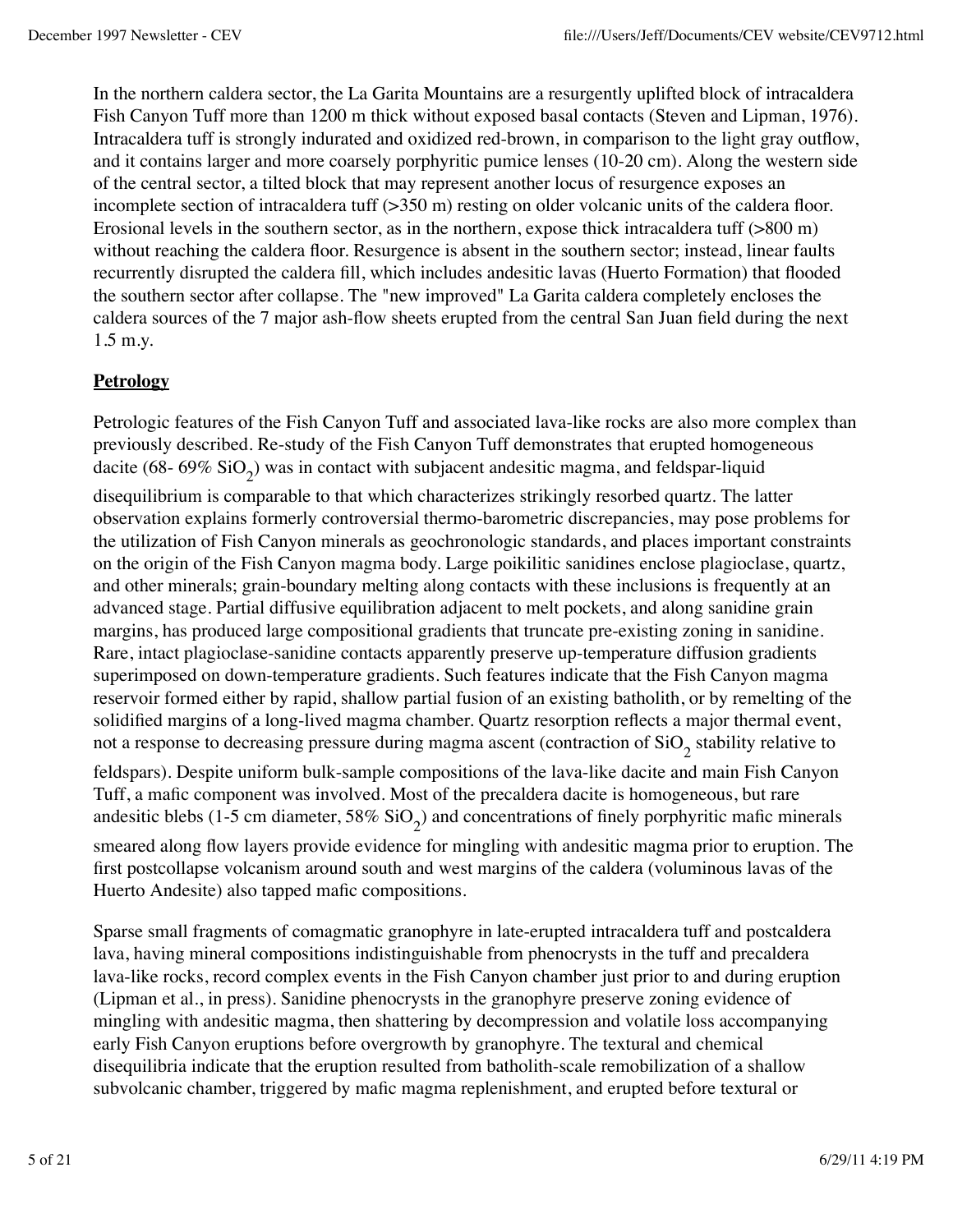chemical equilibrium were re-established, contrary to previous interpretations of magma storage and phenocryst growth in the lower crust.

#### **References:**

Lipman, P.W., Dungan, M.A., Bachmann, O (1997) Comagmatic granophyric granite in the Fish Canyon Tuff, Colorado: implications for magma-chamber processes during a large ash-flow eruption. Geology, in press

Steven, T.A., and P.W. Lipman (1976) Calderas of the San Juan volcanic field, southwestern Colorado. U.S. Geol. Survey Prof. Paper 958, 35 p.

Peter Lipman, U.S. Geological Survey, 345 Middlefield Road, Menlo Park, California, 94025 USA ph. 415-329-5295, fax 415-329-5203 Michael Dungan and Olivier Bachmann, University of Geneva, Switzerland

### *La Garita Caldera*

*created by Michael Ort, michael.ort@nau.edu Dept. of Geology and Center for Environmental Sciences and Education, Northern Arizona University, Flagstaff, AZ 86011 USA*

*last modified: Sept. 22, 1997*

URL: http://vishnu.glg.nau.edu/cev

## **Peperites and Peperites**

### **By C. Leah Moore**

Peperites form when hot magma interacts with unconsolidated water-saturated sediment forming a rock with a clastic texture (Fisher 1960, Williams & McBirney 1979). There is some debate about whether the genetic term peperite should be used (Cas & Wright 1988 p 361, McPhie et al., 1993 p 58), or whether non-genetic descriptive nomenclature should be used for a suspected peperite. This is because the range of magma disruption processes that take place during peperite formation includes: phreatic (steam) explosion; pyroclastic (bubble burst) explosion; autobrecciation; quench fragmentation; or, a combination of these, and specific evidence of the mechanism of formation may be unclear.

In subaqueous volcanic successions peperites are relatively common. They form where magma intrudes or flows over water-saturated pelagic or hemipelagic sediments or where it intrudes its own, or a pre-existing, unconsolidated hyaloclastite pile. At mid-bathyal to bathyal water depths, volatile exsolution and bubble expansion within magma is supressed by the combined lithostatic and hydrostatic confining pressure (Kokelaar 1986, Cas 1992). This may prevent development of a stable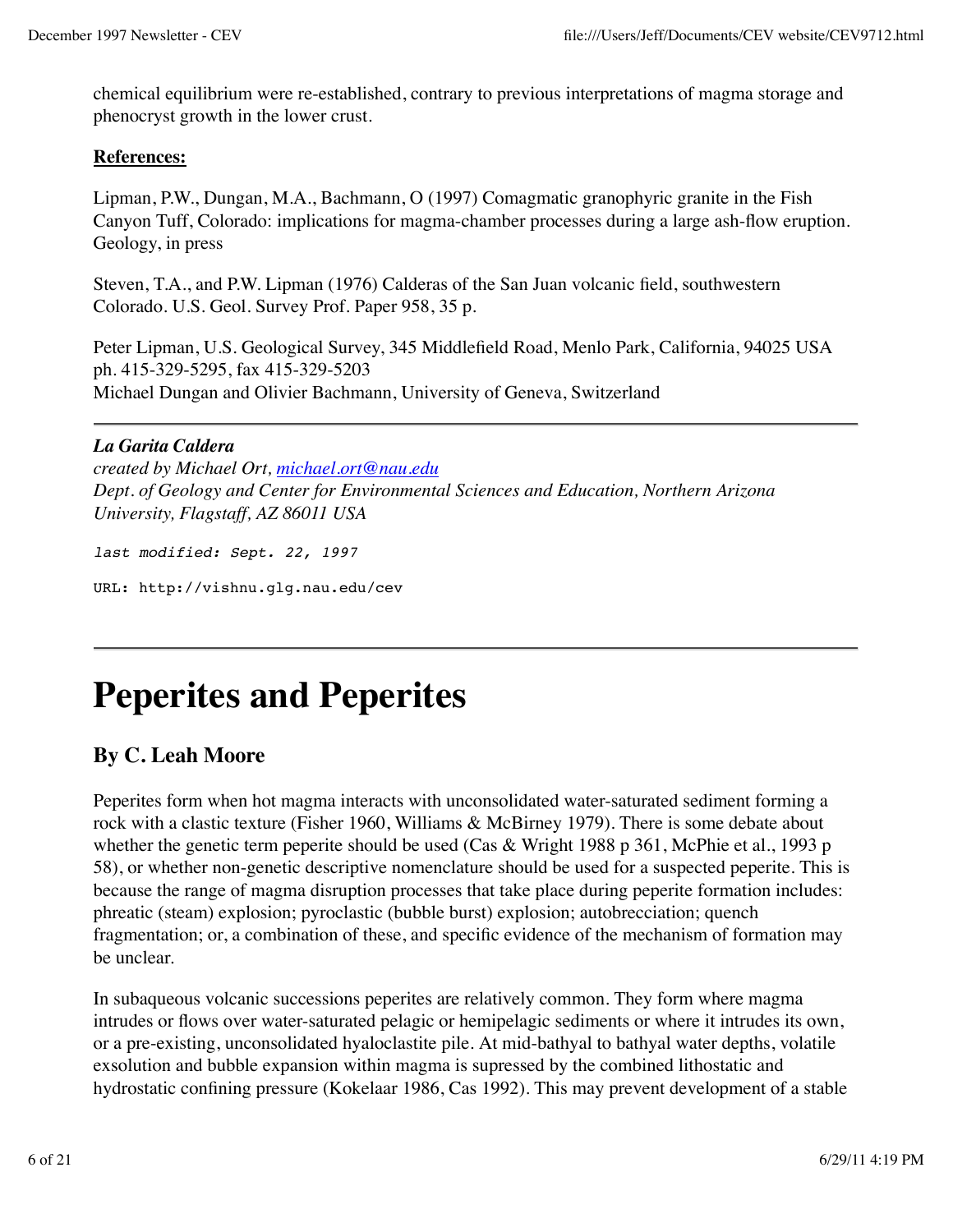vapour film around intruding magma, allowing water and magma to interact. Hence, the disruption of magma is dominated by quench fragmentation rather than pyroclastic (bubble burst) disaggregation (Cas 1992). For the same reason, expansion of pockets of water and sediment trapped within magma during intrusion will be suppressed. Thus magma disruption by this mechanism will be much less significant than in shallow water or at the land surface.

Although the margins of such intrusive bodies can be highly irregular (e.g. Hanson & Schweickert 1982, Hanson & Wilson 1993, Goto & McPhie 1996), and fluidisation of sediment at the contact may cause some mixing (Kokelaar 1982), magma quenching generates peperites dominated by angular polygonal clast shapes (e.g. Heiken & Wohletz, 1985; Busby-Spera & White, 1987; Moore et al., 1996). Frequently these clasts form a jig-saw fit texture, where quenched clasts are not displaced far from adjacent clasts and it is possible to fit clast shapes back together. Clasts can be vesicular and where quench fractures cut vesicle walls, irregular clast margins will form, but the fragmentation in this case is not due to bubble burst.

In Miocene subaqueous volcanic sequences in south-west Hokkaido Japan there are a number of localities where this type of peperite has formed. At Kabuto Cape basaltic andesite lobes 2 m to 5 m across have intruded water-saturated hyaloclastite and have peperitic margins (Moore et al., 1996). Peperite at Sakazuki River (Yamagishi 1981) formed where hornblende andesite intruded fine-grained hemipelagic sediments. An older example is preserved in the Devonian Bunga Beds in southwestern New South Wales, Australia. Here, pale-coloured rhyolitic magma has intruded wet unconsolidated deep marine muds (Cas et al., 1990).

These volcaniclastic rocks differ from their terrestrial and shallow marine equivalents. Quench fragmentation textures are still observed in peperites formed at shallow depths, but the interaction of magma and sediment is more strongly influenced by the exsolution of volatiles and growth of bubbles in and around the magma. At shallow depths, volatiles are able to expand and explosively disrupt the magma (e.g. maar volcanoes), thereby mixing magma and sediment. Bubble growth may cause inflation of the peperitic sediment after mingling has taken place. If a stable vapour film can develop around intruding magma (Kokelaar 1986), quenching may not be the dominant process in peperite clast formation. In this environment the expansion of pockets of water and sediment trapped within the magma may cause explosive disruption of the magma (Kokelaar 1986).

At Ukinrek Maars, Alaska, peperite of this kind has formed when mafic magma interacted with sand-sized to granular volcanic sediment, phreatomagmatic ejecta from the maar volcanoes. What makes this rock unusual is not the mingling of hot fluidal lava with unconsolidated water-saturated sediments, but the fact that the rock is vesiculated throughout. The lava was actively vesiculating at the time of intrusion into the sediment and it appears that the vesicles migrated through the lava-sediment mixture, causing the whole rock to inflate. Some parts of the peperite show a clear globular mingling of lava and sediment, similar to the texture described by Busby  $\&$  White (1987) for peperite from Punta China, Baja California, Mexico. Elsewhere in the specimen it is difficult to distinguish whether the granular material is sediment or a sediment-lava mixture. Thin section work would clarify the degree to which the process of mixture versus mingling was dominant.

There are a number of comprehensive reviews of our understanding of the genesis of peperite (e.g. Cas & Wright, 1988 p 43-46, p 54-55; McPhie et al. 1993 p 57-58). However, apart from a discussion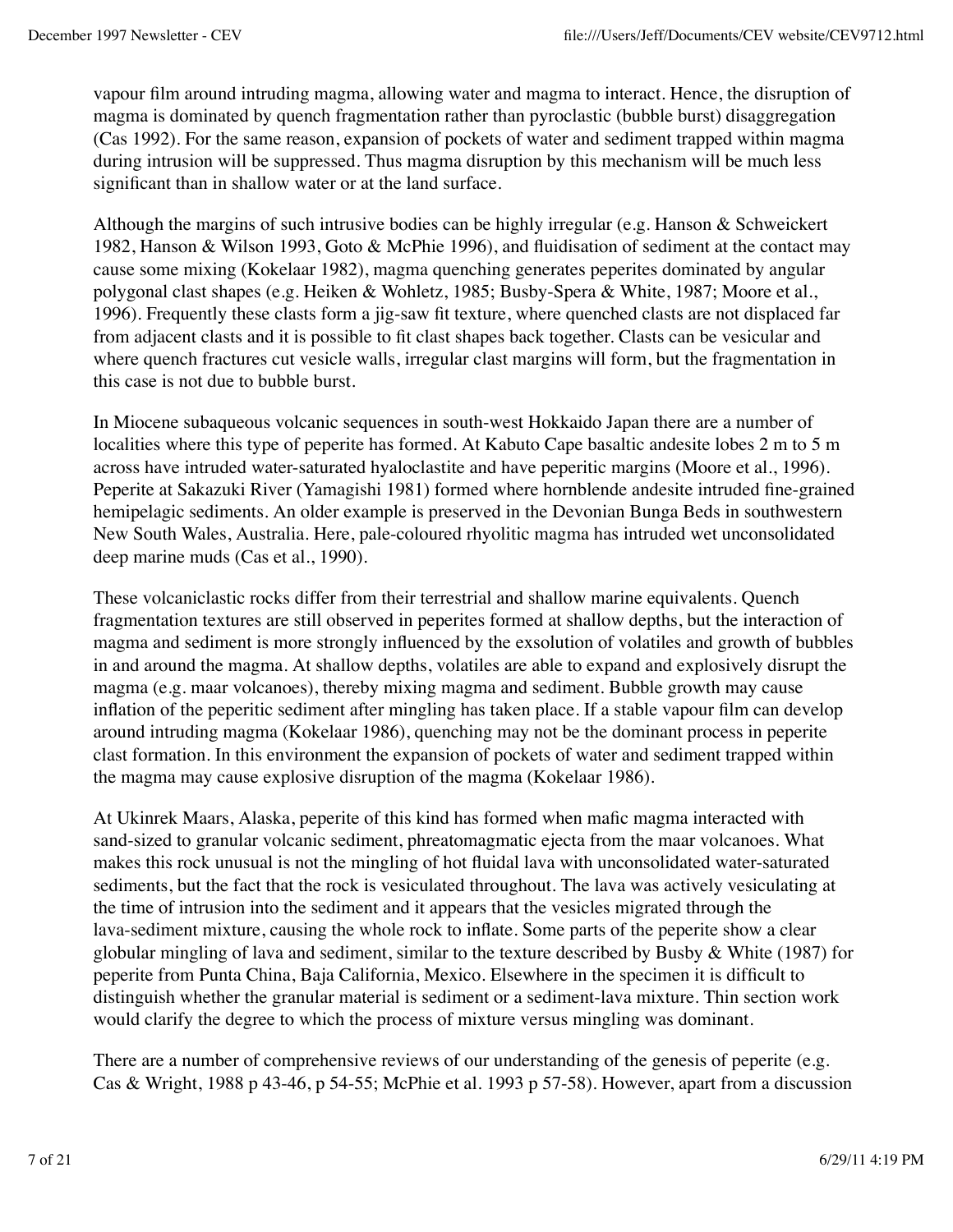based on the work of Kokelaar (1982, 1986) on the expansion of volatiles at depth in the water column with respect to development of a vapour film around intruding magma, and expansion of trapped volatiles in pockets in the magma (Cas 1992), and the relationship between peperite clast morphology and the nature of the enclosing sediment (Busby-Spera & White 1987), there has been limited discussion of the mechanisms of peperite (or hyaloclastite) formation. As vesiculation theory develops (e.g. Cashman & Mangan 1994, Mader et al 1994, Klug & Cashman 1996), general understanding of magma disruption is evolving, and understanding of the mechanisms of peperite genesis may be refined.

### **References**

Busby-Spera C. J. & White J. D. L. (1987) Variation in peperite textures associated with differing host-sediment properties. Bulletin of Volcanology 49, p 765-775.

Cas R. A. F., Bull S. W., Clifford B. A., Wright J. V. (1990) Subaqueous, rhyolitic dome-top cones: a model based on the Devonian Bunga Beds, southeastern Australia. Geology Magazine 120, p 471-486.

Cas R. A. F. (1992) Submarine volcanism: eruption styles, products and relevance to understanding the host-rock successions to volcanic-hosted massive sulfide deposits. Economic Geology 87, p 511-541.

Cashman K. V. & Mangan M. T. (1994) Physical aspects of magmatic degassing II. Constraints on vesiculation processes from textural studies of eruptive products. In: Carroll M. R., Holloway J. R. (eds) Volatiles in Magmas. Reviews in Mineralogy 30, p 447-478.

Fisher R. V. (1960) Classification of Volcanic Breccias. Geological Society of America Bulletin 71, p 973-982.

Goto Y. & McPhie J. (1996) A Miocene basanitic peperitic dyke at Stanley, northwestern Tasmania, Australia. Journal of Volcanology and Geothermal Research 74, p 111-120.

Hanson R. E. & Schweickert R. A. (1982) Chilling and brecciation of a Devoniam rhyolitic sill intruded into wet sediments, northern Sierra Nevada, California. Journal of Geology 90, p 717-724.

Hanson R. E. & Wilson T. J. (1993) Large scale rhyolitic peperites (Jurassic, southern Chile). Journal of Volcanology and Geothermal Research 54, p 247-264.

Heiken G. H. & Wohletz K. (1985) Volcanic Ash. University of California Press, Berkeley, pp 246.

Klug C. & Cashman K. V. (1996) Permeability development in vesiculating magmas: implications for fragmentation.

Kokelaar B. P. (1982) Fluidization of wet sediments during the emplacement and cooling of various igneous bodies. Journal of the Geological Society of London 139, p 21-33.

Kokelaar B. P. (1986) Magma-water interactions in subaqueous and emergent basaltic volcanism.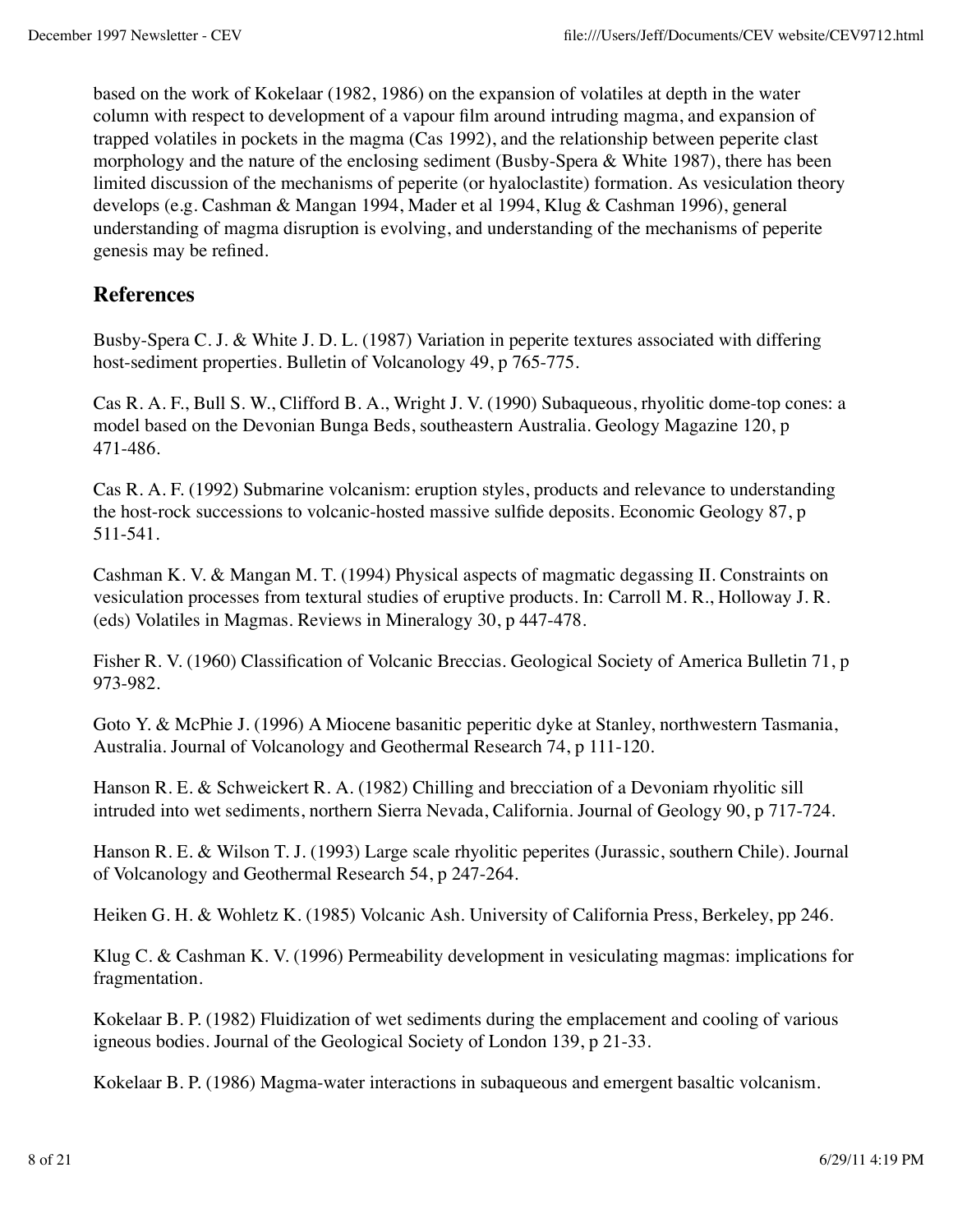Bulletin of Volcanology 48, p 275-289.

Mader H. M., Zhang Y., Phillips J. C., Sparks R. S. J., Sturtevant B., Stolper E. (1994) Experimental simulations of explosive degassing of magma. Nature 372, p 85-88.

Moore C. L., Cas R. A. F., Scutter C. & Yamagishi H. (1996) Fragmentation and Depositional Processes During Construction of A Submarine Volcanic Edifice, Kabuto Cape, Hokkaido, Japan. Eos Transactions Supplement v 77, No. 22, p W125.

Williams H. & McBirney A. R. (1979) Volcanology. Freeman, Cooper and Co., San Francisco, pp 397.

Yamagishi H. (1981) Geology of the Shakotan Peninsula, Hokkaido, Japan. Reprt of the Geological Survey of Hokkaido 52, pp 29.

For more information, contact Leah Moore, Geology Department, ANU, ACT 0200, AUSTRALIA, Ph 61-6-249-0045, Fax 61-6-249-5544, email: leah@basins.anu.edu.au

## **Bringing Volcanology into the City -- IUGG Activities**

*by Greg Valentine (gav@lanl.gov) and Grant Heiken (heiken@lanl.gov)*

The proximity of volcanoes such as Popocateptl (Mexico) and the Campi Flegrei (Italy) to denselypopulated urban areas has resulted in a growing focus in volcanology toward the integration of volcanic hazards studies with data and models on urban infrastructure (e.g., transportation, telecommunications, water and sewage distribution), and with the social and political structures of cities, in order to mitigate the effects of eruptions on populations. The "Cities on Volcanoes" conference scheduled for June 1998 is a good example of this new focus within IAVCEI. IAVCEI is part of the International Union of Geodesy and Geophysics (IUGG), the umbrella organization for many different geophysical disciplines. The purpose of this article is to briefly describe one of the possible directions that IUGG might take with regard to urban problems, so that we as CEV/IAVCEI can begin thinking of contributions that we might make to the larger picture.

IUGG has established a Megacities Council (Chair: Uri Shamir, Water Research Institute, Haifa, Israel) that will plan conferences and activities for the Union. We proposed the following action for the Council and for the Union in general: designate the first decade of the new millennium to be a time when IUGG focuses its interdisciplinary resources on urban issues. The approach to this would be modeled after IAVCEI's highly successful Decade Volcano program (led by Chris Newhall, USGS). In our proposal, each IUGG member nation could nominate an urban center as a "Decade City." Our suggested goals, selection criteria, and the role of IUGG in the Decade City program are:

### **Goals:**

Focus the geophysical, atmospheric, hydrologic, and geological sciences on interdisciplinary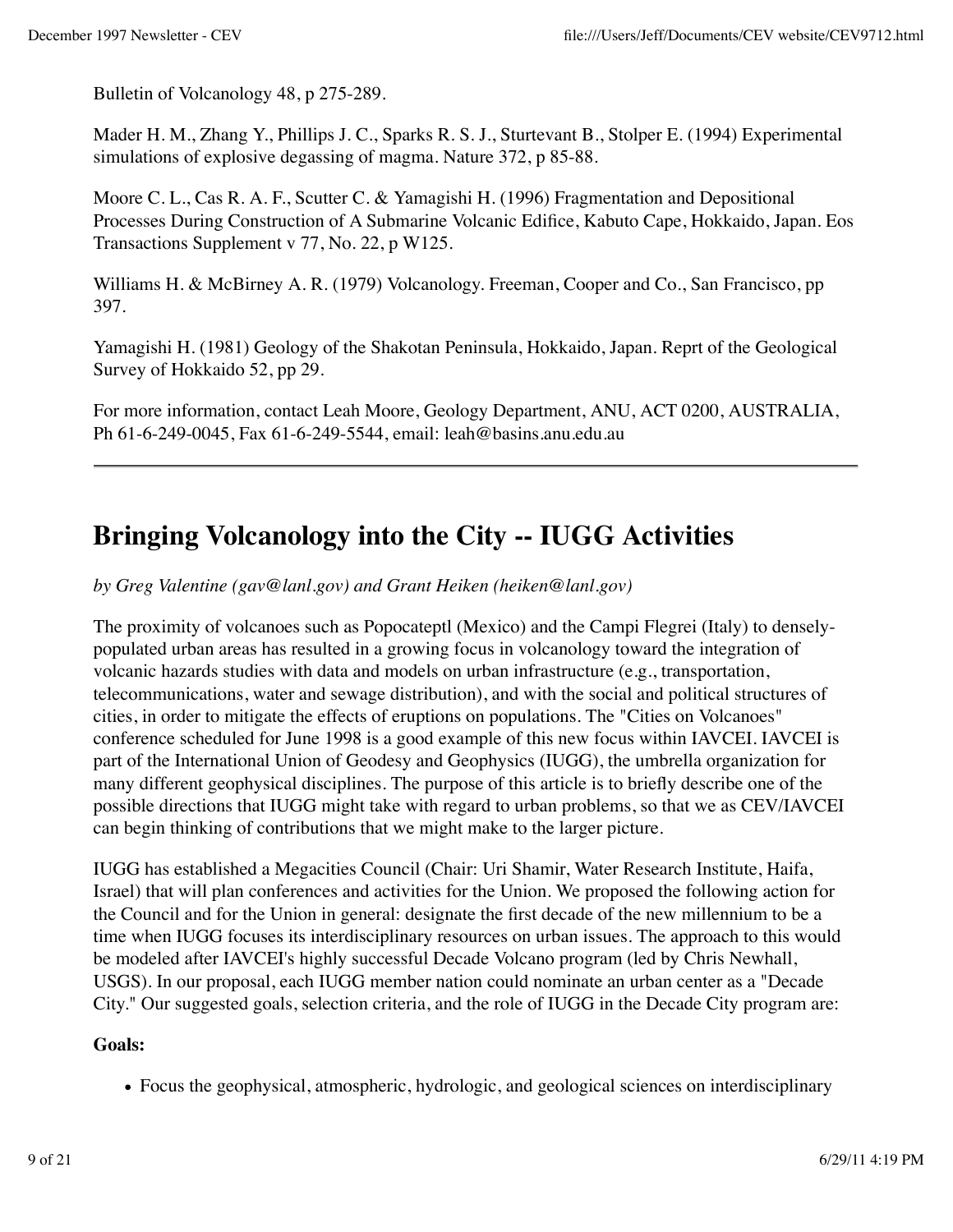approaches to solving urban problems of sustainability and vulnerability.

Build bridges to the infrastructure community, the economic and social sciences, and to decision makers, that strengthen the relevance of the earth sciences to society.

#### **Criteria for selection of Decade Cities:**

- Existing or impending severe environmental and/or natural hazard problems.
- Large population and related infrastructure.
- High potential for focused study to have significant impact on quality of life and sustainability.
- High potential for positive response and collaboration between researchers, agencies that develop and maintain infrastructure, and decision makers.
- Local researchers propose, participate in, and help lead program, for their city.

An extensive series of workshops and documents would result from this plan, as well as symposia at IUGG General Assemblies. CEV members should play a critical role in Decade Cities that are threatened by nearby volcanoes. We would like to hear your ideas and criticisms of the Decade Cities proposal which, at this point is just in the initial stages of discussion.

## **IAVCEI commission on arc volcanism:**

### **A proposal from Jon Davidson**

### **(University of California at Los Angeles)**

### **Objective:**

To foster interaction and communication between scientists with an interest in volcanism at subduction zones. This may range from volcanological issues (including hazards, and therefore with strong links to the commission on explosive volcanism) to more academic concerns such as the identification of source contributions to subduction related magmas, mass balancing fluxes across convergent margins, and evaluation of the role of such magmatism in the evolution of crust and mantle.

### **Activities**

- 1. Informal interaction. Provide a forum (through the internet, perhaps also with a hard copy news letter, such as the "LIP Reader") for
	- dissemination of information (meetings, databases, other web sites, important developments/ discoveries/ publications) by organizers (see personnel below)
	- discussion of scientific issues, through electronic bulletin board/ discussion group.
- 2. Structured interaction. Organize meetings focused on aspects of subduction-related volcanism, both as special sessions at international meetings (IAVCEI, IUGG, AGU, EUG, GSA...) and as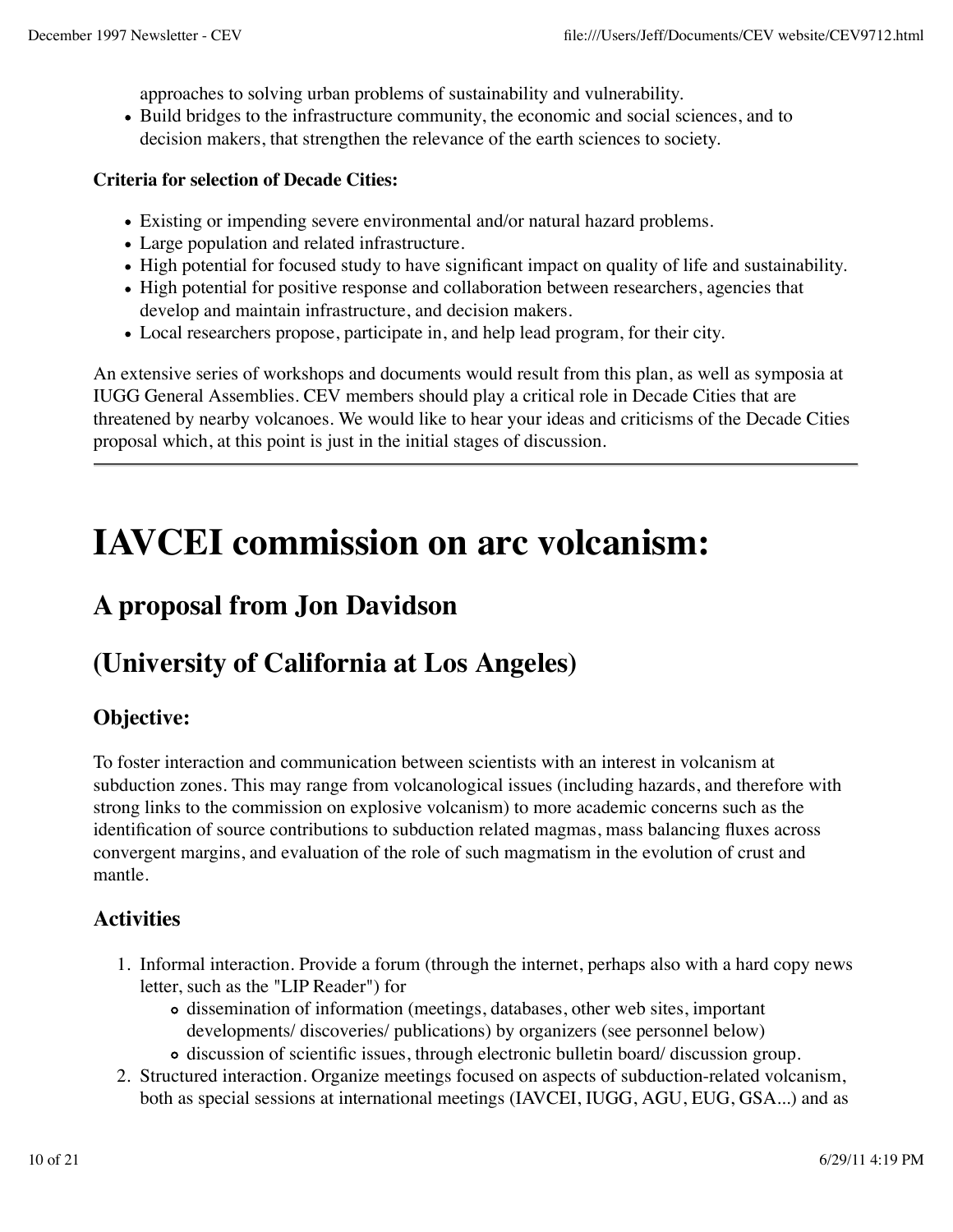independent "workshop" style meetings (a model for which might be the forthcoming "State of the Arc" meeting in Adelaide, February 1997). The latter would ideally incorporate a strong field component and involve field trips and outcrop discussions. They could be combined with meetings of the Explosive Volcanism Commission, or the (concomitantly forming) Ocean Island Magmatism Commission, either through overlap or by complete integration.

Serve as an advocacy group independent of funding organizations to develop and endorse 3. research endeavors involving subduction related magmatism. In recent years meetings such as "MARGINS" in Austin, 1994 and "SUBCON" in Catalina, 1995 have brought together groups of scientists such as we would hope to target, to discuss what we know and hope to know in arc magmatism, and to propose collaborative research efforts.

### **Personnel**

I am willing to volunteer as responsible for the commission for a few years, and have one or two colleagues willing to help me out. The commission could be managed much as other IAVCEI groups with a leader and secretary or co-leaders - and perhaps a steering committee. The latter would ensure international representation.

I understand that IAVCEI would rather have commission leadership which crosses international boundaries, and will propose leadership accordingly.

### **Book Review**

**W.A. Duffield's review of**

# **VOLCANOES**

# **CRUCIBLES OF CHANGE**

### **By: Richard V. Fisher, Grant Heiken and Jeffrey B. Hulen**

With this book (hereafter Volcanoes), Fisher, Heiken and Hulen have produced a marvelous addition to the literature of volcanology. In the course of 15 chapters that fill 285 printed pages, they cover topics as diverse as the why-where-and-what of volcanoes and their eruptive products, volcano hazards and related politics, and various linkages among volcanoes, World War II, viticulture, construction materials, religion, and human origins. An appendix even offers suggestions for worldwide destinations where the adventuresome traveler can experience volcanoes and their related treats and treacheries. Volcanoes is so wide ranging that, by the time I reached the section on myths, legends and religion, I rather expected to find an eruption story about Elvis. If the face and form of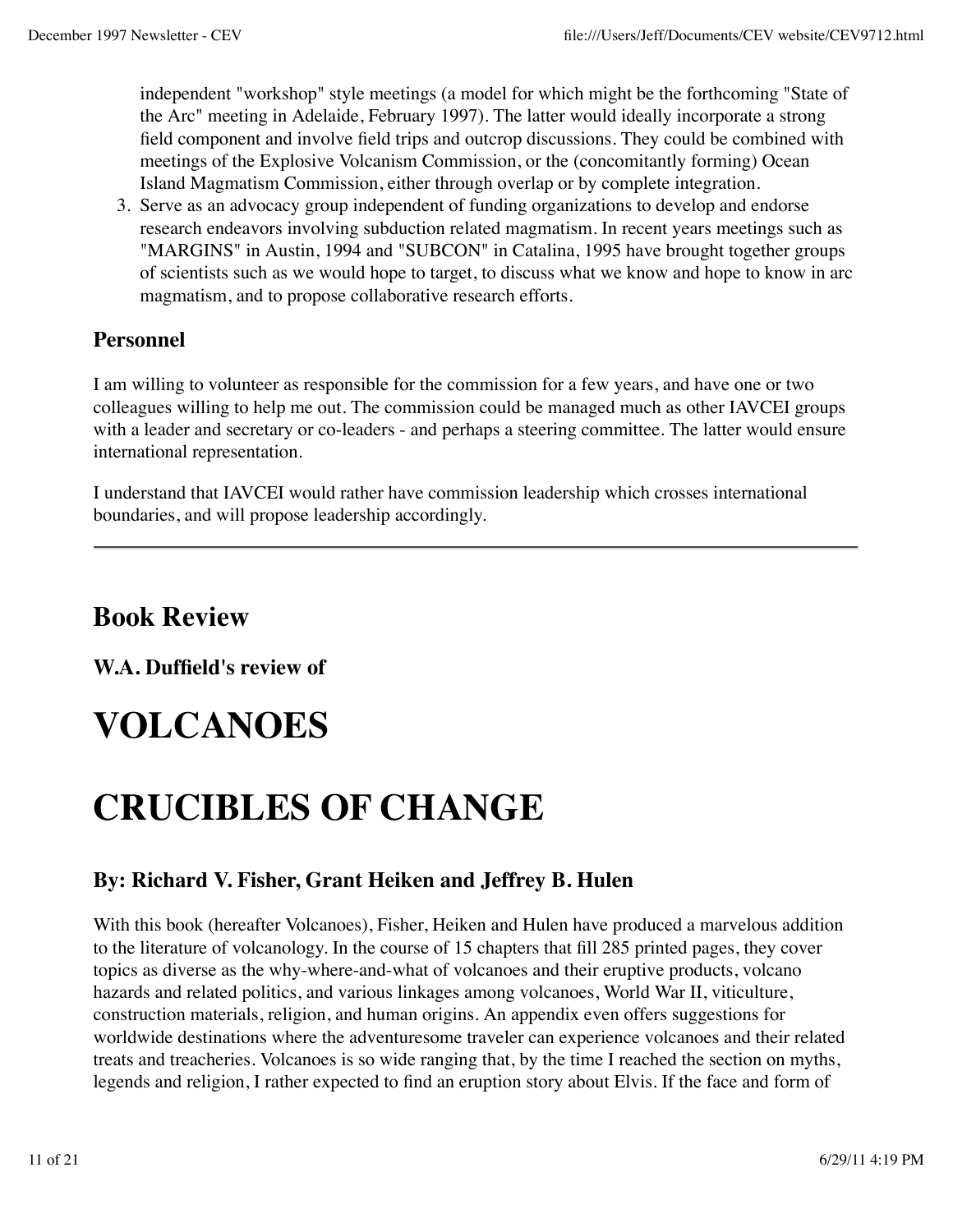Pele are evident in so many eruption clouds and meandering lava channels at Hawaii, why not the figure of other volcanic personalities? But even lacking the mention of Elvis, there is something for nearly everybody in this book.

The first nine chapters cover conventional topics of volcanology, with sorties into the increasingly explored realm of the politics of dealing with volcanic hazards outside the shelter of purely technical volcanology. The stage is initially set by recounting the story of the 1980 eruptions of Mount St. Helens. Following acts educate the reader in relations between volcanism and plate tectonics; in the elemental building blocks of magma, minerals and eruptive products; and in types of volcanoes and their styles of volcanism. Descriptions of eruptive style and related products emphasize the hazard aspects of volcanism. For amateur and professional volcanologists alike, this is all pretty familiar material. It is also background necessary for helping to understand the derivative topics that follow.

Chapter ten delves into the nether regions of volcanology -- topics that are fascinating but probably too anecdotal and subjective to be considered the stuff of science. Specifically, volcano-related myths, legends and religions are explored from Greek and Roman times of three to two thousand years ago, on through to various contemporary cultures. Volcano legends abound, of course, and as the authors point out, some seem to contain the seeds of truth as we (think we) know it at the autumn of the twentieth century AD. Though fundamentally matters of faith rather than fact, I believe that mythical aspects of volcanology serve the dual purposes of adding art and spice to our science as well as being reminders that our knowledge of volcanoes is imperfect and incomplete.

Chapters eleven through thirteen deal with what can be categorized broadly as applied volcanology - how humans use volcanoes and their products. Descriptions of volcanic materials used in construction emphasize variously consolidated tuffs both as quarried stones and as in-place carvings. A shopping list of uses for fragmental and chemically altered volcanic products ends with kitty litter, something not usually alluded to in text books yet high in the consciousness of cat fanciers. The must-mention topic of rich volcanic soils is covered through discussion of such tasty agricultural products as wine and coffee. And the benefits of thermal energy associated with volcanoes are chronicled through discussion of geothermal resources and the mineral-resource byproducts of hydrothermal systems powered by magmatic heat associated with volcanoes.

Chapter fourteen depicts volcanic rocks as 'Guardians of History', through their roles of burial and preservation of peoples and artifacts. The principal examples described are at Ceren (buried by Laguna Volcano in El Salvador during the sixth century AD), Pompeii and Herculaneum (buried by Vesuvius in 79 AD), Akrotiri (buried by Santorini about 3,600 years ago), and multiple sites within the Ethiopian Rift Valley where volcanoes and very ancient humans coexisted.

The fifteenth and final chapter returns to the theme of volcano hazards and their mitigation. Case studies from the fairly recent historic record highlight eruptions of and lessons learned from Mount St. Helens (1980), El Chichon (1982), Nevado del Ruiz (1985), Mount Pinatubo (1991), and Galeras (1993). A table of volcano-caused human deaths since 1500 AD and deaths by type of volcanic activity provide sobering and instructive statistics. The closing paragraphs describe the antics of Dante, an experimental robot designed to visit and measure and sample volcanoes, in place of at-risk humans.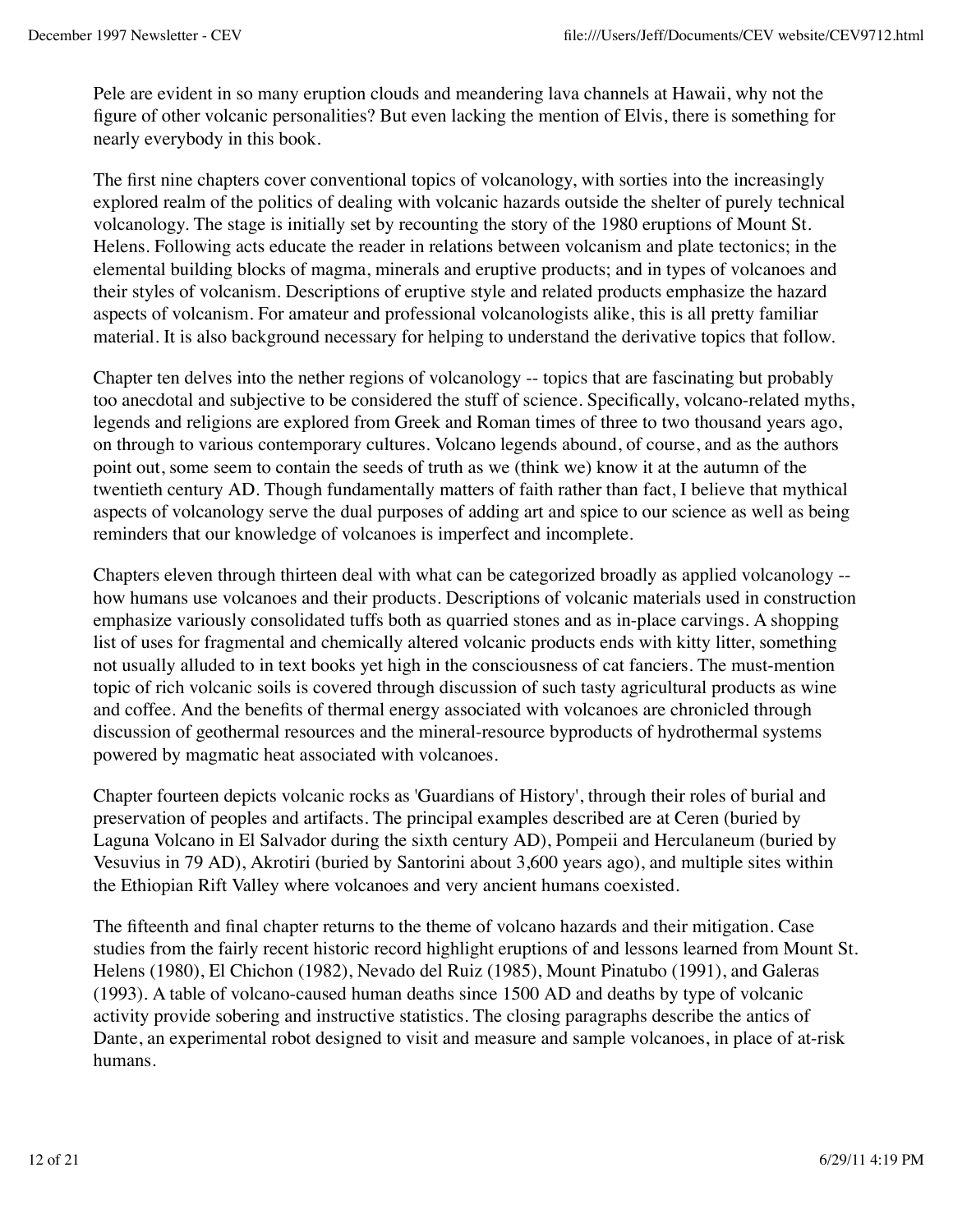Volcanoes is not a classical textbook, though a clever professor could put it to effective classroom use. The book is written for a non-technical audience, and I believe that it squarely hits the intended target. The writing is uniformly readable, and in spite (or perhaps because) of an easy going and chatty style, everything from somewhat technical aspects of volcanoes to fanciful tales of how the lives of volcanoes and people are intertwined is pretty understandable. The liberal use of vignettes, drawn from the authors' personal experiences, adds a personal touch and a human dimension too often lacking in Earth Science literature. I often found myself wanting to hear more of these stories, and to be able to add some volcano adventures of my own.

However, what is a book review if it lacks criticism? Accordingly, I have identified a few nits to pick. Volcanoes is a collection of essays linked by sometimes-clumsy, chapter-ending paragraphs, which tend to emphasize that chapter-to-chapter continuity is weak. On page 31, mantle is used synonymously with asthenosphere and crust synonymously with lithosphere, serious no-noes in the Earth Science classroom. On pages 80 and 81, following a detailed description of how a ship and crew were destroyed by a volcanic eruption at sea, the authors write, 'There is no need to worry about being engulfed in a volcanic eruption during your next ocean cruise.' I am not reassured by the juxtaposition of thoughts here. Somewhat similarly, chapter five includes repeated use of the phrase 'volcanic hurricane' and offers a comparison of the degree of devastation expectable from a volcanic versus an atmospheric hurricane. Then the authors add confusion by writing that a volcanic hurricane is 'in no way related to the more familiar atmospheric hurricane.' Lack of reference to the work of Robert L. Smith in the rather long section (pages 102-111) explaining the development of fundamental concepts behind welded tuffs and large silicic calderas seems a notable oversight. The authors should remember that Pele is the Hawaiian volcano goddess and that Madame Pele, wherever she may reside, probably is far less reputable. In chapter fourteen, the implication that the remains and artifacts of ancient humans recovered from the Ethiopian Rift Valley were buried and thereby preserved by volcanic deposits is somewhat misleading. Most of these fossils are contained in sedimentary deposits, whereas interlayered volcanic rocks provide materials that can be used to determine isotopic ages. Finally, if the book is ever reprinted, the authors should strive to find a way to include some color photographs and illustrations.

In closing, I recommend that you forget the above nits and buy the book. The publisher advertises cloth copies of Volcanoes for \$31.50 plus postage and handling. Check out the address, http://www.amazon.com, for the same book at about \$25. You may have your own preferred electronic bookstore. Then, new book in hand, put on your favorite pair of stone-washed jeans, relax in your well insulated cinder-block house, nibble at geothermally-cooked fish washed down with a chilled lava-label white wine and have a good read! Among other fascinating facts, you'll learn that World War II beaches of Iwo Jima are now about 10 meters above sea level, because they are riding atop the active shallow magma reservoir of a resurgent caldera. If you are the worrying kind, don't do your reading at Iwo Jima or at Pozzuoli.

## **Book Review**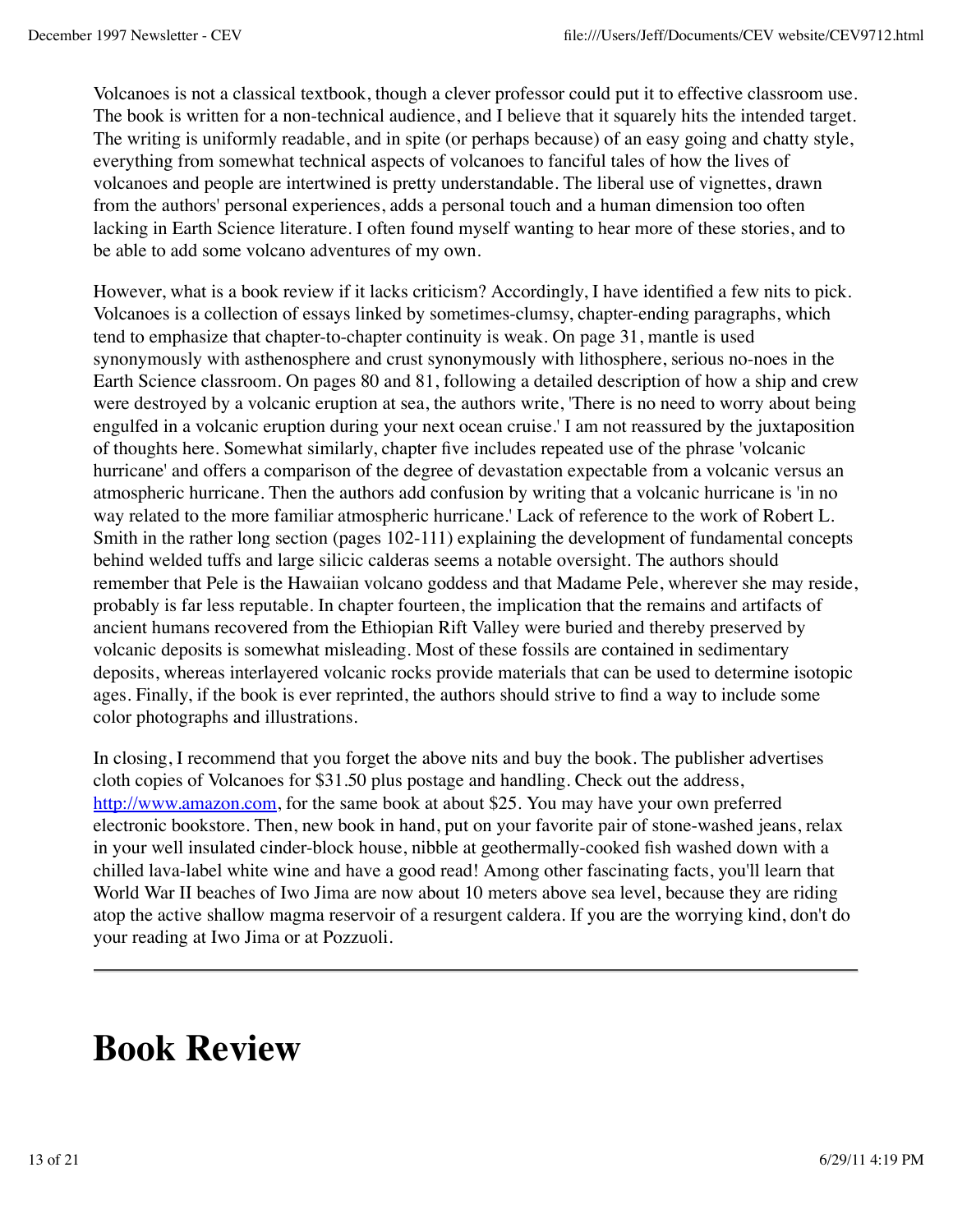### **by T. Koyaguchi**

### **Fire and Mud: Eruptions and Lahars of Mount Pinatubo, Philippines**

### **C.G. Newhall and R.S. Punongbayan, Editors University of Washington Press, 1996**

This book is a monograph which consists of more than 60 papers on the 1991 eruption of Mount Pinatubo and subsequent widespread lahars. It is divided into the following 8 sections:

- 1. Volcanic drama human drama
- 2. Ancient and modern history
- 3. Geophysical unrest
- 4. A volcanic system
- 5. Observation and reconstructions: the 1991-92 eruptions
- 6. A story in the rocks
- 7. Lahars, lahars and more lahars
- 8. Selected impacts

The book is well-organized and I personally have an impression that the qualities of individual papers are satisfactory owing to peer critical reviews. Some of the papers look immature in the sense that they are still in progress and the ideas and interpretations have not been fully supported by a complete set of data. This is because, as one of the editors (Chris Newhall) stated in the preface, "the goal of this book was to balance timeliness with completeness." Anyway, most of the volcanologists would be interested in what happened in the eruption at first, and this book is certainly useful to see what happened in the eruption.

From an explosive volcanism perspective, the Pinatubo 1991 eruption is particularly interesting, because data of new methods (satellite images, acoustic wave monitoring data and other remote sensing data) are available in addition to ordinary geological and geophysical data. Since the 1970s, a number of models related to explosive volcanism have been proposed. Comparison among these data of different methods allows us to assess these current models in a quantitative fashion and makes it possible to refine them.

Because this book covers such a wide range of topics of geophysics, geochemistry, petrology and geology including the new approaches, the readers can combine the results of different papers written by different authors in the readers' own way and may be able to gain new insights which even the authors have not noticed. For example, if you wish to carry out calculations of eruption dynamics on the basis of the current models, you can get all the necessary parameters in this book alone; you can find magma temperature and volatile content in petrological, and geochemical papers and dimension of magma plumbing system in geophysical papers, and so on. You can also compare your own results of the calculations with geological and geophysical observations which are described in this book. Because individual papers are based on different views, some results may agree and others may be apparently contradictory. However, I do not think that it is very difficult for the readers to find a new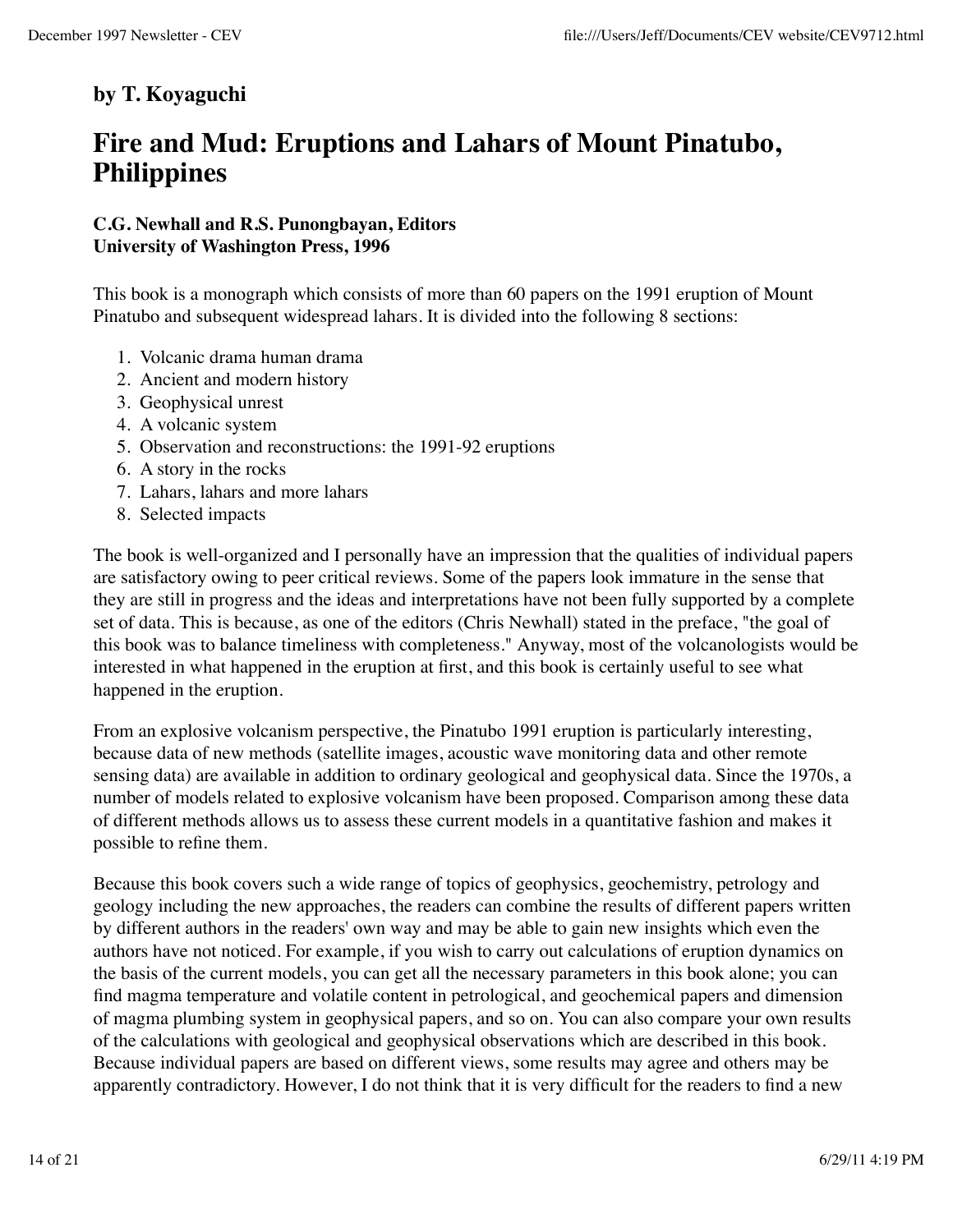resolution even if they encounter such a contradiction, because the editors made an incredible effort to organize the book by reconciling the different views in the most constructive way.

In summary, there are many lessons which we should learn from this eruption and this monograph is a precious record of what we have learned and it is also useful as a source of new ideas.

## **Future activities**

Plans for the future include workshops in the Andes (ignimbrites and debris avalanches), in SE Australia (water-magma interaction), and in Italy (shallow submarine volcanism). Plans for activities at the IAVCEI International Volcanological Congress 1998 (Magmatic Diversity: Volcanoes and their Roots) in South Africa are presently being developed, with a planned symposium on the relationship between kimberlites, maars, and diatremes.

### **Announcement of CEV Symposium at South Africa IVC Meeting**

### **Kimberlites, Maars, and Diatremes**

For decades, there has been considerable debate about the relationship between kimberlites, maars, and diatremes. Evidence of the involvement of phreatic water in maars became quite strong by the early 1970's, but do kimberlites and diatremes all form through phreatic and phreatomagmatic explosions? Also, what about the common association of CO2-rich magmas with maars and diatremes? This symposium is proposed to provide the opportunity for workers in this area to debate the processes involved in these volcanoes, and the similarities and differences between them. We intend to allow time for general discussion of the issues at the end of each session.

### **CEV Field Workshop Proposals for July 1999 in United Kingdom**

### **from Mike Branney and Peter Kokelaar**

We are considering the possibility of organising a field-based CEV workshop, to run before or after the July 1999 IUGG meeting at Birmingham, England: (1) Inside silicic calderas. A 10-day field workshop visiting Snowdon caldera in Wales, Scafell caldera in the English Lake District, and Glencoe caldera in Scotland. These calderas have been uplifted and deeply eroded, beautifully exposing their internal structure, caldera faults, conduits, ignimbrite fills, and underlying caldera floors, such as are generally obscured at modern calderas. Themes of the workshop would include (i) nature and controls of contrasting styles of collapse; (ii) discrimination of tectonic influences; (iii) processes and products of hydrovolcanism in flooded calderas; (iv) controls on emplacement of lava-like ignimbrite lithofacies in intracaldera settings; (v) role played by intrusion in caldera fills.

(2) An alternative 8-day workshop would consider sedimentation associated with major explosive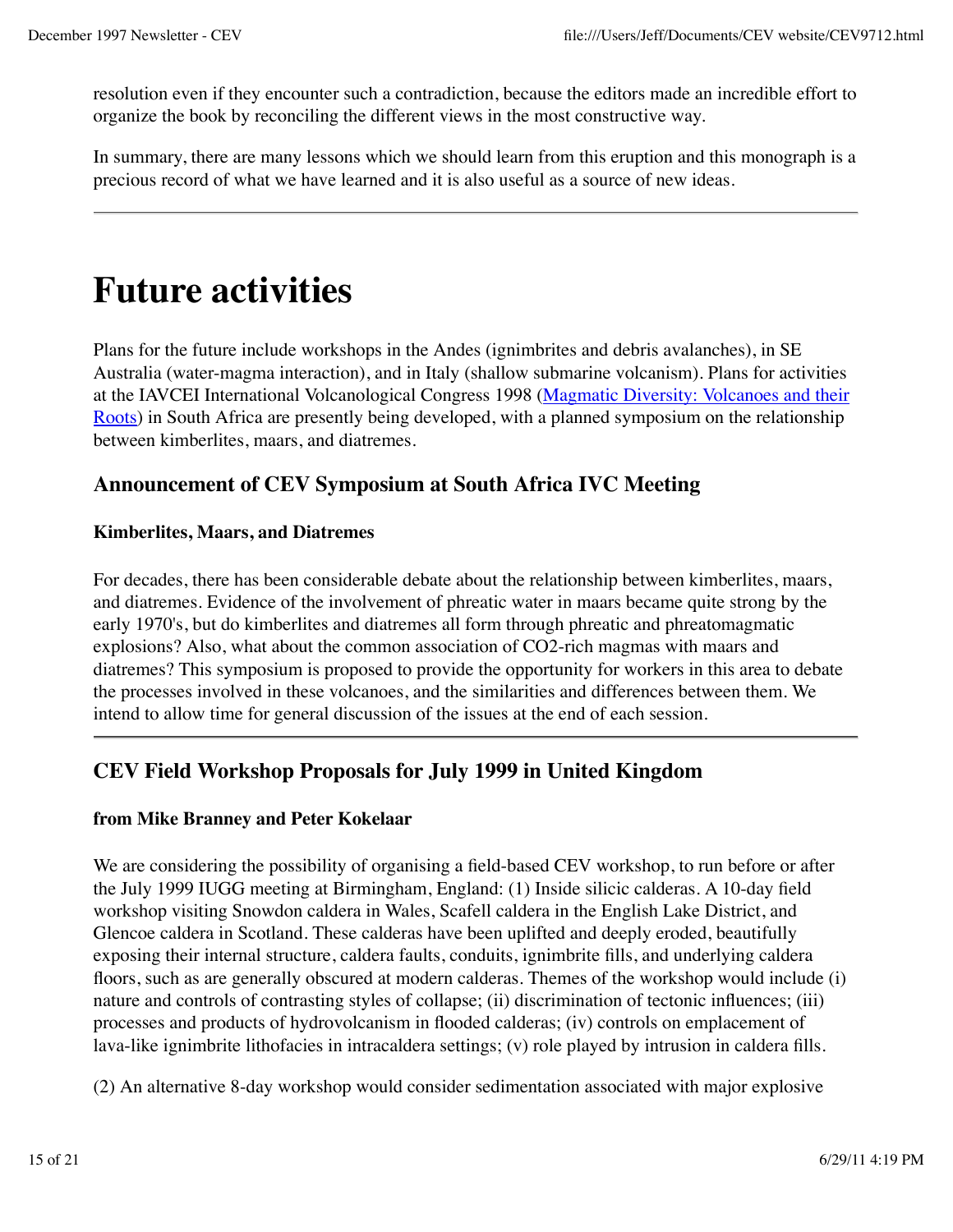eruptions in marine, volcanic island, caldera lake and alluvial settings, at Scafell and Snowdon calderas.

We estimate that the 10-day workshop would cost about US \$800, for return transport from the Birmingham IUGG meeting venue, field transport, and simple hotel accomodation. Both workshops would involve strenuous walking in rough terrane, and informal evening seminars, for no more than 30 participants.

If you might be interested to participate in either workshop, please email Mike Branney at mjb26@le.ac.uk as soon as possible but no later than mid March. Please state your specific interests and your preferences as regards timing in relation to the Birmingham meeting, so that we can gauge if there is sufficient initial interest to proceed.

Mike Branney & Peter Kokelaar

Dr Michael J Branney, mjb26@le.ac.uk Department of Geology University of Leicester, University Road, Leicester LE1 7RH United Kingdom Tel: (0)116 2523647 FAX (0) 116 252 3918

The Cities on Volcanoes conference is set for June 28 to July 4, 1998 in Rome and Napoli, Italy. For more information: Cities on Volcanoes Second Circular

### **8TH CONGRESS OF THE INTERNATIONAL ASSOCIATION OF ENGINEERING GEOLOGY AND THE ENVIRONMENT**

### **Vancouver, British Columbia, Canada 21-25 September 1998**

The International Association of Engineering Geology and the Environment (IAEG) and the Canadian Geotechnical Society (CGS) are proud to host the 8th Congress of the IAEG. It promises to be one of the best engineering geology congresses ever.

The theme, "A Global View from the Pacific Rim", will bring together about 750 experts, practitioners, and students of engineering geology and related disciplines. They will share their knowledge and experience to help promote a global view of engineering geology as seen from one of the most beautiful cities on the Pacific Rim.

Deadline for abstracts: 15 January 1998 Deadline for early registration: 15 April 1998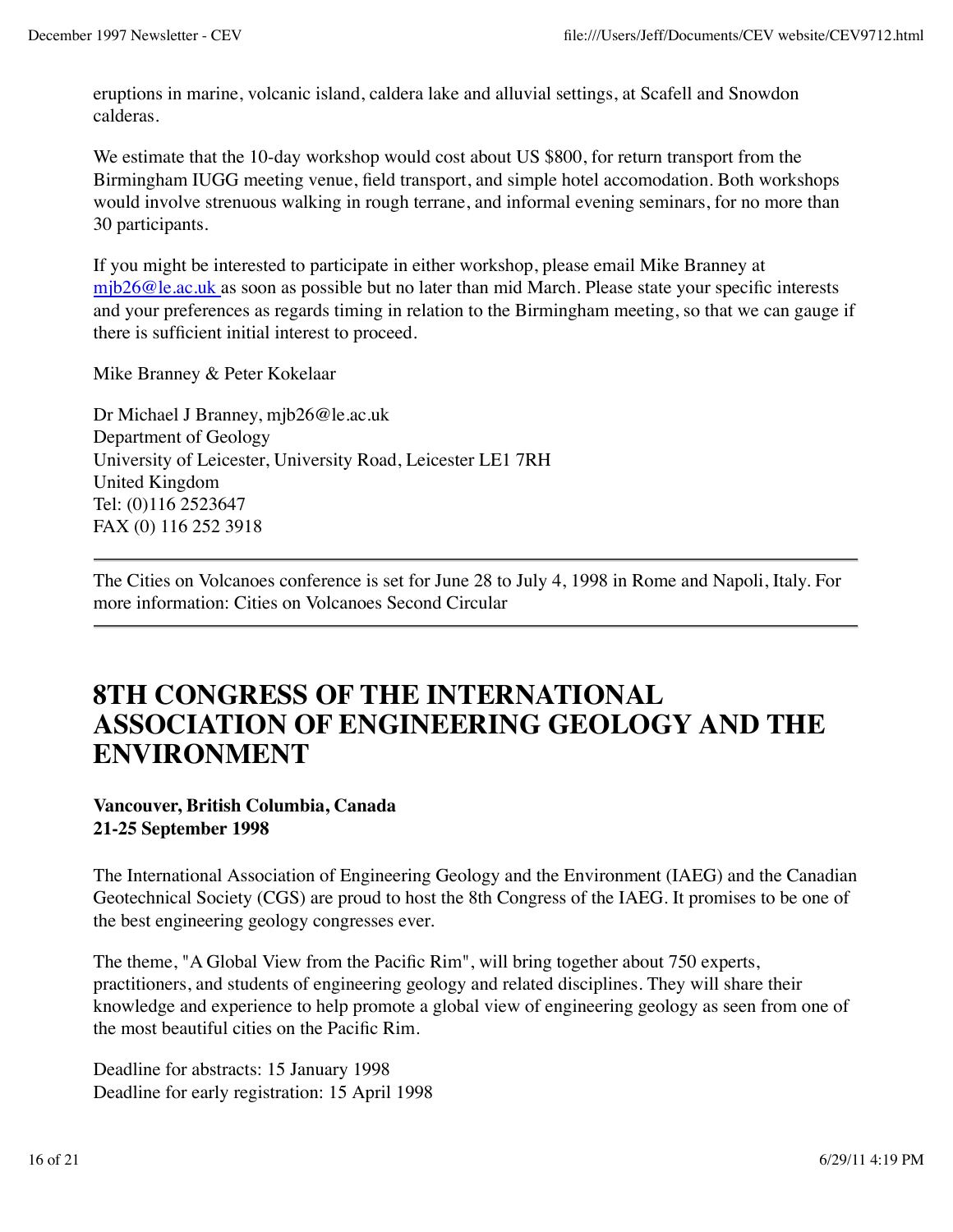For Bulletin 2 or other information contact: Pour recevoir le Bulletin No. 2 ou pour tout autre renseignement, contactez:

8th Congress IAEG c/o Venue West Conference Services Ltd. #645 - 375 Water Street Vancouver, BC, Canada V6B 5C6 Fax: 01-604-681-2503 Email: congress@venuewest.com Web: http://www.bchydro.bc.ca/iaeg/

# **INTERNATIONAL VOLCANOLOGICAL CONGRESS**

**Cape Town, South Africa 11-17 July 1998**

For more information contact: Secretariat, IVC '98 Department of Geological Sciences University of Cape Town Private Bag Rondebosch 7701 Republic of South Africa Fax: +27 21 650-3783 Or look us up on the web at: http://www.uct.ac.za/depts/ geolsci/ivc98/

Following are some symposia that are of particular interest to CEV members

### **Erupted and non-erupted granites**

#### **Convened by the IAVCEI Commission on Granites**

This sub-symposium will be concerned with the production of silicic magma, causes and modes of eruption, the erupted/non-erupted ratio of silicic magmas, and their contribution to continental growth.

Convenors: Bernard Bonin, Universite Paris-Sud, Paris, France Email: bbonin@geol.u-psud.fr Simon Milner, Geological Survey, Windhoek, Namibia Email: simon@gsn200.gsn.mme.gov.na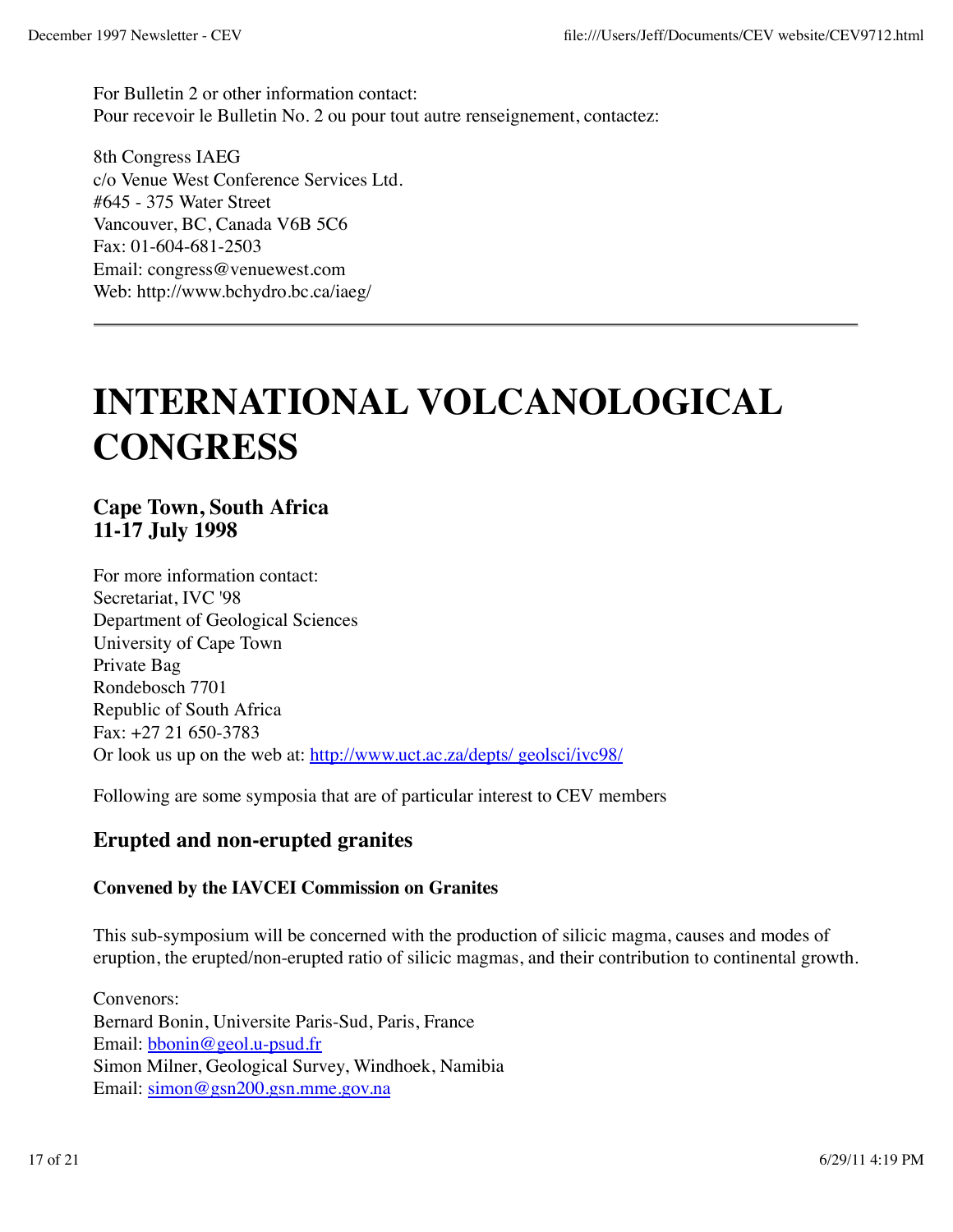Shan de Silva, Indiana State University, Terre Haute, Indiana, USA Email: gesilva@scifac.indstate.edu

### **BETWEEN MAGMA SOURCE AND ERUPTION**

This symposium is soliciting papers concerned with the mechanics and dynamics of magma during its ascent from source to surface. This includes topics such as the segregation of magma from mantle and crustal sources, the transport of magma through mantle and crust, the nature of magma chambers and their role in magma evolution, the exchange of heat and material with country rocks, and eruption processes. It is intended that the symposium will provide the opportunity to marry petrological, geochemical and geophysical observations of natural systems with numeric and analog modeling and to compare modern active systems with ancient equivalents.

Convenors: Mike Watkeys, University of Natal, Durban, South Africa Email: watkeys@geology.und.ac.za Nick Arndt, UniversitŽ de Rennes, Rennes, France Email: arndt@univ-rennes1.fr

### **PEPERITES: PROCESSES AND PRODUCTS OF MAGMA-SEDIMENT MIXING AND IMPLICATIONS FOR THE MECHANISMS OF EXPLOSIVE MAGMA-WATER INTERACTION**

### **Convened jointly by the IAVCEI Commission on Volcanogenic Sediments and the Commission on Explosive Volcanism.**

The symposium is concerned with the processes and products of the interaction and mixing of any magma type with any sediment type (wet or dry). We feel that peperites have been neglected, given the abundance of magma-sediment (usually wet sediment) interaction in both subaerial and submarine environments, and their potential importance as guides to the triggering and initial mechanisms of explosive magma-water interaction. We welcome any contributions that fall within this broad scope including field and microscopic textural studies and theoretical and physical modeling. We are particularly interested in any studies which have implications for the mechanisms of explosive magma-water interaction.

Convenors: Ian Skilling, Rhodes University, Grahamstown, South Africa Email: ips@rock.ru.ac.za Cathy Busby, University of California at Santa Barbara, Santa Barbara, California, USA Email: cathy@magic.geol.ucsb.edu

### **RELATIONSHIP BETWEEN KIMBERLITES, MAARS AND DIATREMES**

**Convened by the IAVCEI Commission on Explosive Volcanism.**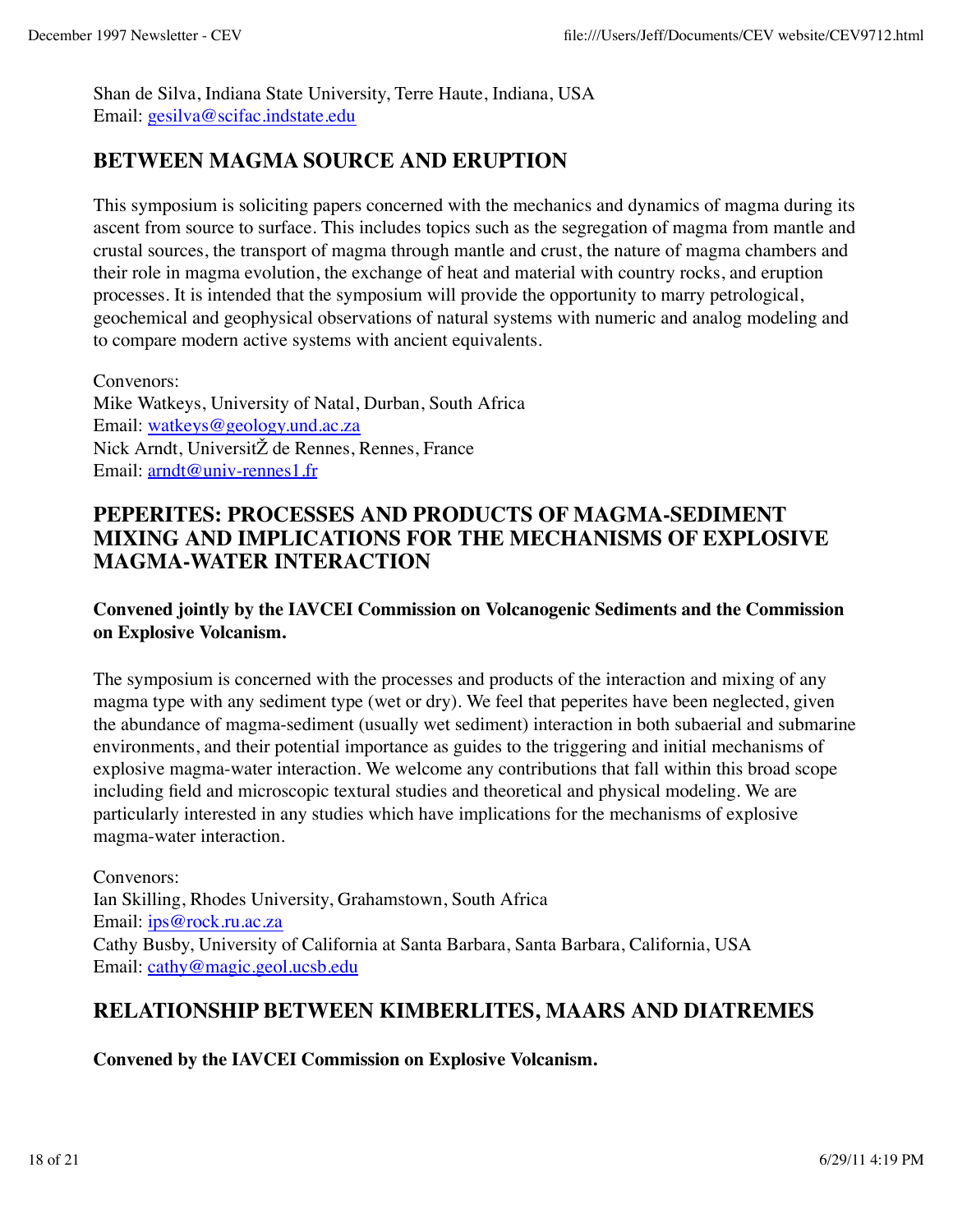For decades, there has been considerable debate about the relationship between kimberlites, maars, and diatremes. Evidence of the involvement of phreatic water in maars became quite strong by the early 1970's, but do kimberlites and diatremes all form through phreatic and phreatomagmatic explosions? Also, what about the common association of CO2-rich magmas with maars and diatremes? This symposium is proposed to provide the opportunity for workers in this area to debate the processes involved in these volcanoes, and the similarities and differences between them. We intend to allow time for general discussion of the issues at the end of each session.

#### Convenors:

Michael Ort, Northern Arizona University, Flagstaff, USA Email: michael.ort@nau.edu Greg Valentine, Los Alamos National Laboratory, Los Alamos, New Mexico, USA Email: gav@lanl.gov

## **Contributors**

Bachmann, Olivier University of Geneva Department Mineralogy 13 rue des Maraichers Geneve 4 1211, SWITZERLAND 41 22 702 68 26 bachmann@uni2a.unige.ch

Davidson, Jon Department Earth and Space Sciences UCLA 3608 Geology Building Los Angeles, CA 90024 USA (310) 825-3880 davidson@ess.ucla.edu

Duffield, Wendell US Geological Survey 2255 No. Gemini Drive Flagstaff, AZ 86001 USA (520) 556-7205 wduffield@iflag2.wr.usgs.gov

Dungan, Michael University Geneva Department Mineralogie 13 rue Maraichers Geneve 1211, SWITZERLAND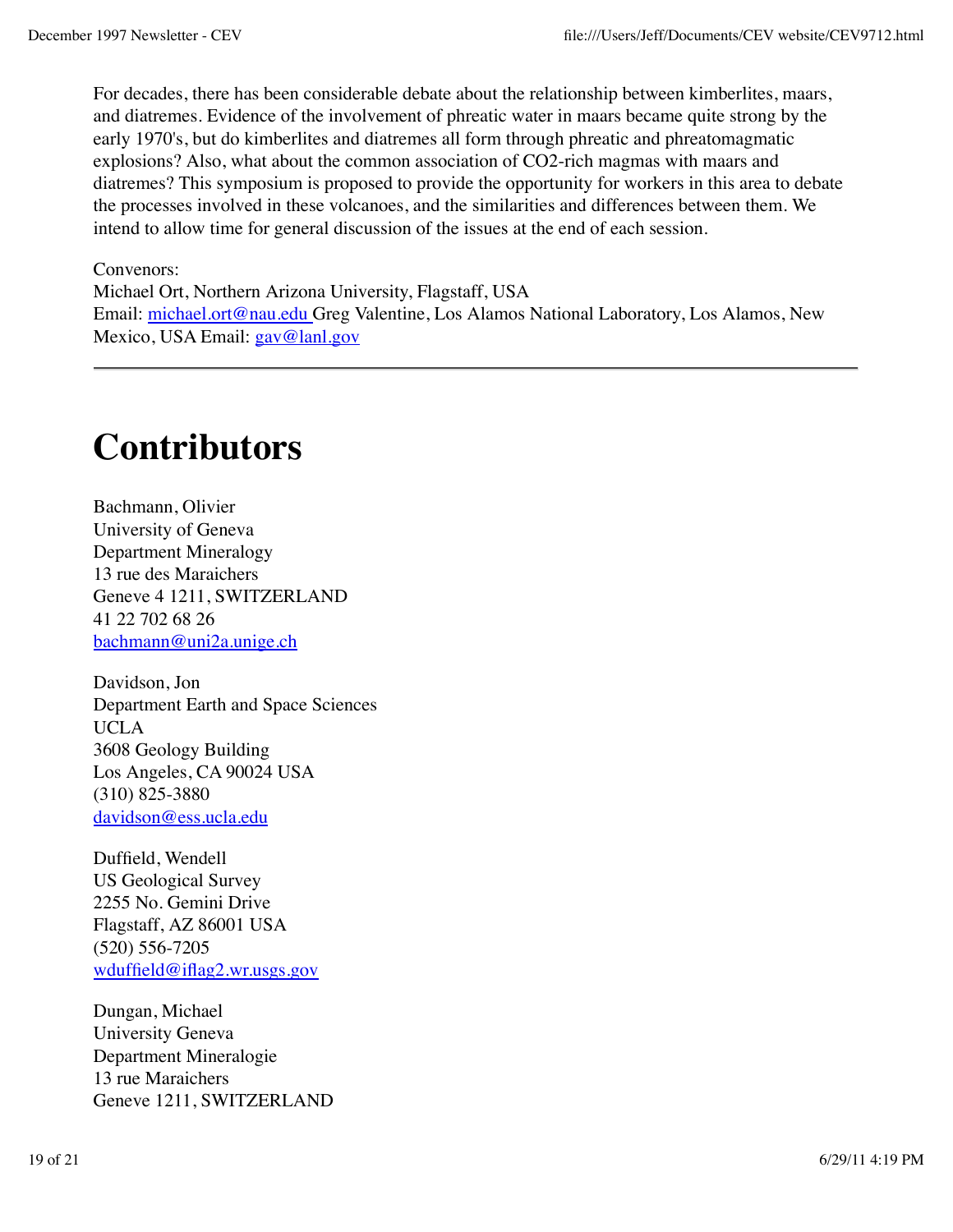41-22-7026630 dungan@terre.unige.ch

Heiken, Grant Los Alamos National Laboratory EES-1, MS D462 P.O. Box 1663 Los Alamos, NM 87545 USA heiken@lanl.gov

Koyaguchi, Takehiro University Tokyo Earthquake Research Institute Tokyo 113, JAPAN tak@eri.u-tokyo.ac.jp

Lipman, Peter US Geological Survey MS910 345 Middlefield Road Menlo Park, CA 94025 USA (415) 854-9199 plipman@mojave.wr.usgs.gov

Marti, Joan Institute of Earth Sciences "Jaume Almera" CSIC Lluis Sole Sabaris s/n 08028 Barcelona, SPAIN T: -34-3-330 27 16 joan.marti@ija.csic.es

Moore, Leah CRC LEME Applied Science University of Canberra P.O. Box 1 Belconnen, ACT 2616, AUSTRALIA 61-6-249-0045 leah@basins.anu.edu.au

Ort, Michael Northern Arizona University Department of Geology P.O. Box 4099